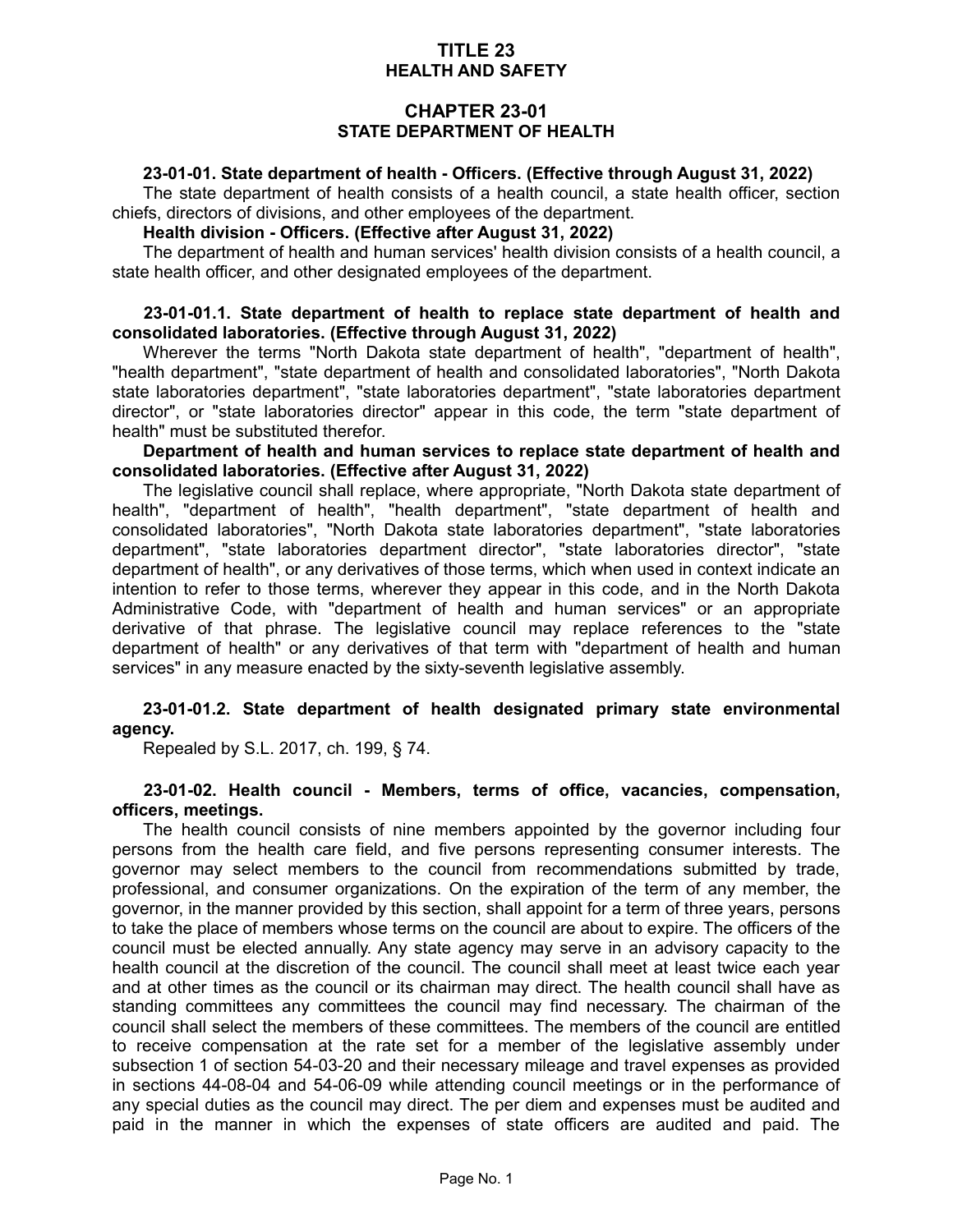compensation provided for in this section may not be paid to any member of the council who received salary or other compensation as a regular employee of the state, or any of its political subdivisions, or any institution or industry operated by the state.

# **23-01-02.1. Hospital utilization committees - Internal quality assurance review committees - Reports - Immunity.**

Repealed by S.L. 1997, ch. 234, § 5.

**23-01-03. Powers and duties of the health council. (Effective through August 31, 2022)** The health council shall:

- 1. Fix, subject to the provisions of section 23-01-02, the time and place of the meetings of the council.
- 2. Make rules and regulations for the government of the council and its officers and meetings.
- 3. Establish standards, rules, and regulations which are found necessary for the maintenance of public health, including sanitation and disease control.
- 4. Provide for the development, establishment, and enforcement of basic standards for hospitals and related medical institutions which render medical and nursing care, and for the construction and maintenance of such institutions, such standards to cover matters pertaining to sanitation, building construction, fire protection measures, nursing procedures, and preservation of medical records. No rule may be adopted with respect to building construction of existing medical hospitals or related medical institutions unless the rule relates to safety factors or the hospital or related medical institution changes the scope of service in such a way that a different license is required from the department pursuant to rules adopted under chapter 23-16.
- 5. Hold hearings on all matters brought before it by applicants and licensees of medical hospitals with reference to the denial, suspension, or revocation of licenses and make appropriate determination as specified herein.

The council may direct the state health officer to do or cause to be done any or all of the things which may be required in the proper performance of the various duties placed upon the state department of health.

## **Powers and duties of the health council. (Effective after August 31, 2022)** The health council shall:

- 1. Fix, subject to the provisions of section 23-01-02, the time and place of the meetings of the council.
- 2. Make regulations for the government of the council and its officers and meetings.
- 3. Establish standards and regulations, which are found necessary for the maintenance of public health, including sanitation and disease control.
- 4. Provide for the development, establishment, and enforcement of basic standards for hospitals and related medical institutions which render medical and nursing care, and for the construction and maintenance of such institutions, such standards to cover matters pertaining to sanitation, building construction, fire protection measures, nursing procedures, and preservation of medical records. No regulation may be adopted with respect to building construction of existing medical hospitals or related medical institutions unless the regulation relates to safety factors or the hospital or related medical institution changes the scope of service in such a way that a different license is required from the department pursuant to rules adopted under chapter 23-16.
- 5. Hold hearings on all matters brought before it by applicants and licensees of medical hospitals with reference to the denial, suspension, or revocation of licenses and make appropriate determination as specified herein.

The council may direct the state health officer to do or cause to be done any or all of the things which may be required in the proper performance of the various duties placed upon the department of health and human services.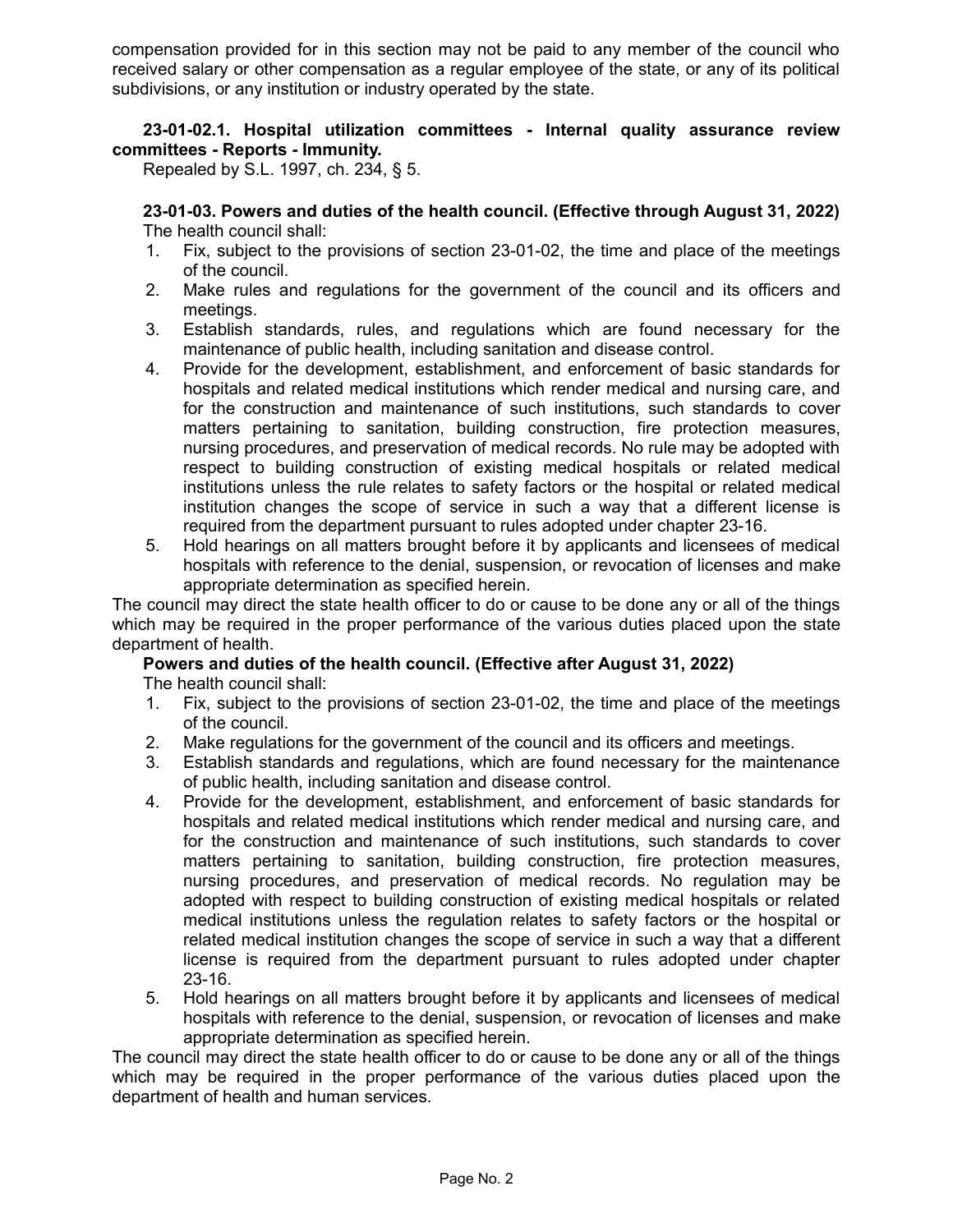## **23-01-03.1. Newborn metabolic and genetic disease screening tests. (Effective through August 31, 2022)**

- 1. The health council shall adopt rules relating to the storage, maintenance, and disposal of blood spots or other newborn screening specimens.
- 2. The health council shall specify a panel of metabolic diseases and genetic diseases for which newborn screening must be performed. The screening panel must include disorders and diseases selected by the state health officer with input from an advisory committee that is approved by the health council.

**Newborn metabolic and genetic disease screening tests. (Effective after August 31, 2022)**

- 1. The department of health and human services shall adopt rules relating to the storage, maintenance, and disposal of blood spots or other newborn screening specimens.
- 2. The health council shall specify a panel of metabolic diseases and genetic diseases for which newborn screening must be performed. The screening panel must include disorders and diseases selected by the state health officer with input from an advisory committee that is approved by the health council.

# **23-01-03.2. Duties of the health council.**

Repealed by S.L. 2017, ch. 184, § 1.

## **23-01-03.3. Long-term care nursing scholarship and loan repayment grant program. (Effective through August 31, 2022)**

- 1. The state health council, in cooperation with the North Dakota long term care association, shall administer the long-term care nursing scholarship and loan repayment grant program. The purpose of the program is to provide matching funds to nursing facilities for the facilities to use in recruiting and retaining nurses by providing scholarships to nursing facility staff and other individuals to obtain a nursing education and by assisting in the repayment of student loans for licensed nurses employed in a nursing facility. The state health council shall adopt rules necessary to administer the program, including rules establishing criteria regarding eligibility for and distribution of program grants.
- 2. An applicant for a program grant shall establish that the applicant:
	- a. Is a licensed nursing facility;
	- b. Has available matching funds equal to the amount of the grant request; and
	- c. Meets the eligibility criteria established by rule.
- 3. An eligible applicant may receive a program grant not exceeding five thousand five hundred dollars in the first year of the biennium. Any funds appropriated by the legislative assembly for the grant program which are remaining after the first year of the biennium may be distributed to eligible applicants in the second year of the biennium in any amount determined by the state health council.

## **Long-term care nursing scholarship and loan repayment grant program. (Effective after August 31, 2022)**

- 1. The state health council, in cooperation with the North Dakota long term care association, shall administer the long-term care nursing scholarship and loan repayment grant program. The purpose of the program is to provide matching funds to nursing facilities for the facilities to use in recruiting and retaining nurses by providing scholarships to nursing facility staff and other individuals to obtain a nursing education and by assisting in the repayment of student loans for licensed nurses employed in a nursing facility. The department of health and human services shall adopt rules necessary to administer the program, including rules establishing criteria regarding eligibility for and distribution of program grants.
- 2. An applicant for a program grant shall establish that the applicant:
	- a. Is a licensed nursing facility;
	- b. Has available matching funds equal to the amount of the grant request; and
	- c. Meets the eligibility criteria established by rule.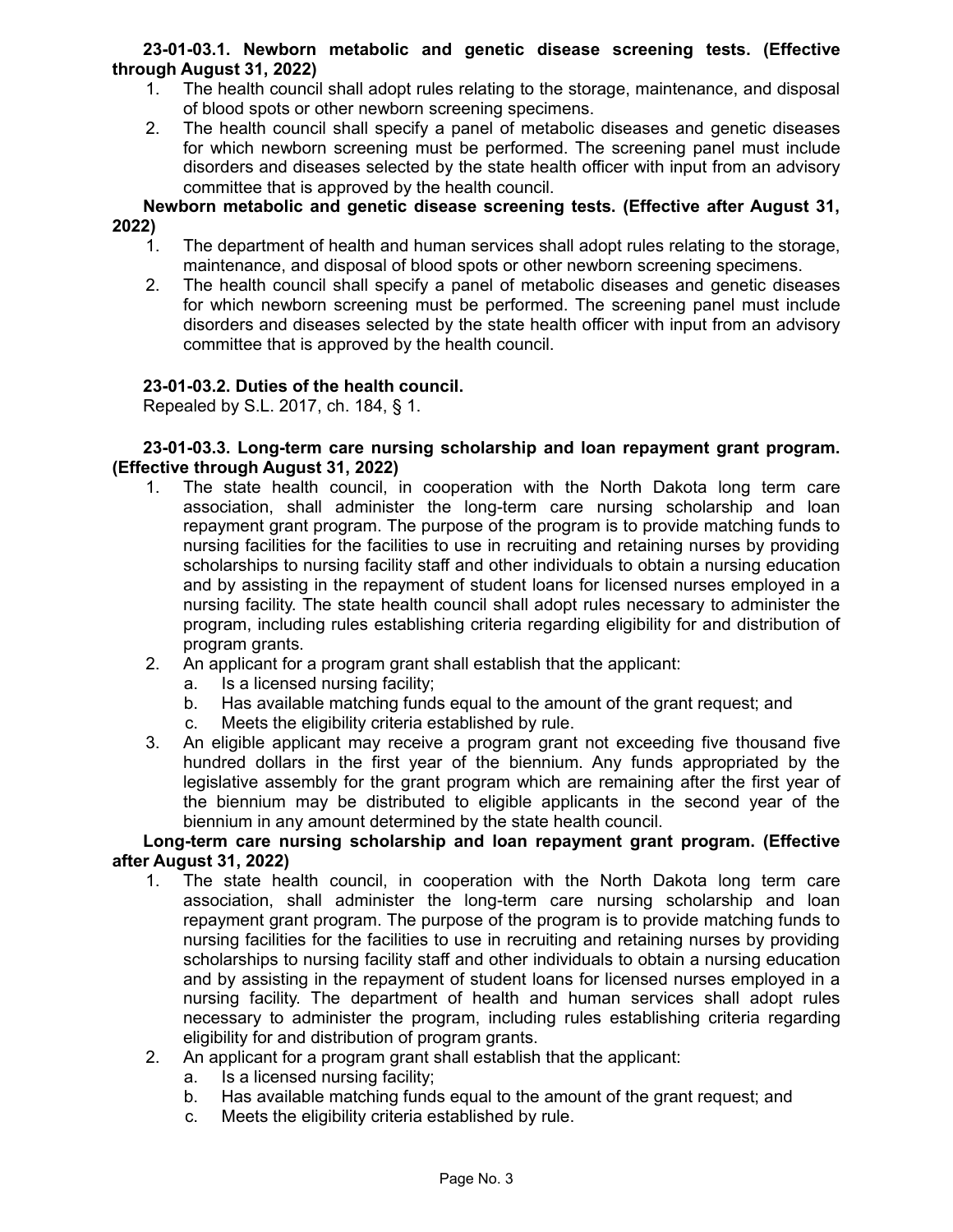3. An eligible applicant may receive a program grant not exceeding five thousand five hundred dollars in the first year of the biennium. Any funds appropriated by the legislative assembly for the grant program which are remaining after the first year of the biennium may be distributed to eligible applicants in the second year of the biennium in any amount determined by the state health council.

## **23-01-04. Effect of rules and regulations. (Effective through August 31, 2022)**

All rules and regulations promulgated by the health council under the powers granted by any provisions of this title are binding upon all county and municipal health officers, and upon all county, municipal, and private medical hospitals and upon related institutions, and have the force and effect of law.

### **Effect of rules and regulations. (Effective after August 31, 2022)**

All rules and regulations adopted by the department of health and human services under the powers granted by any provisions of this title are binding upon all county and municipal health officers, and upon all county, municipal, and private medical hospitals and upon related institutions, and have the force and effect of law.

## **23-01-04.1. Rulemaking authority and procedure.**

Repealed by S.L. 2017, ch. 199, §74.

## **23-01-04.2. Legislative intent - Health vaccination charges.**

It is the intent of the legislative assembly that the state department of health adopt rules defining appropriate administration charges for vaccine provided by the department to physicians, private clinics, and hospitals.

### **23-01-04.3. Alternative health care services pilot project - Application - Notice - Hearing - Approval - Duration.**

- 1. At any time that the health care needs of a city, township, or other geographic area are not being adequately met, any person may apply to the state health council for approval to conduct an alternative health care services pilot project. The application must address the need for and benefits of the pilot project. It must also contain a detailed description of the nature and scope of the project, quality control, organization, accountability, responsibility, and financial feasibility.
- 2. Upon receipt of an application under subsection 1, the state health council shall schedule a public hearing, send notice to all interested parties, and give public notice of the hearing by publication in the official newspaper of each county in the pilot project area. At the hearing, the council shall accept written and oral testimony. The council shall review the application and all testimony presented at the hearing and approve, disapprove, or modify and approve the application based on criteria established by the council. The criteria must address the availability and use of health personnel, facilities, and services.
- 3. Notwithstanding any other provisions of law, upon approval of an application submitted under subsection 1, the state health council, in consultation with the state health officer and any other public or private entity consulted by the state health council, shall set the standards for the delivery of health care services by the pilot project. The standards may not adversely affect the state's participation in federal Medicare and Medicaid programs. No more than three separate projects may be operational at any time and no project may be operational for longer than five years.

# **23-01-05. Health officer - Qualifications, salary, term, duties. (Effective through August 31, 2022)**

The governor shall appoint the state health officer who at the time of appointment must be a physician with substantive private or public administrative experience and public health experience. The state health officer is entitled to receive a salary commensurate with that individual's training and experience. The governor shall set the salary of the state health officer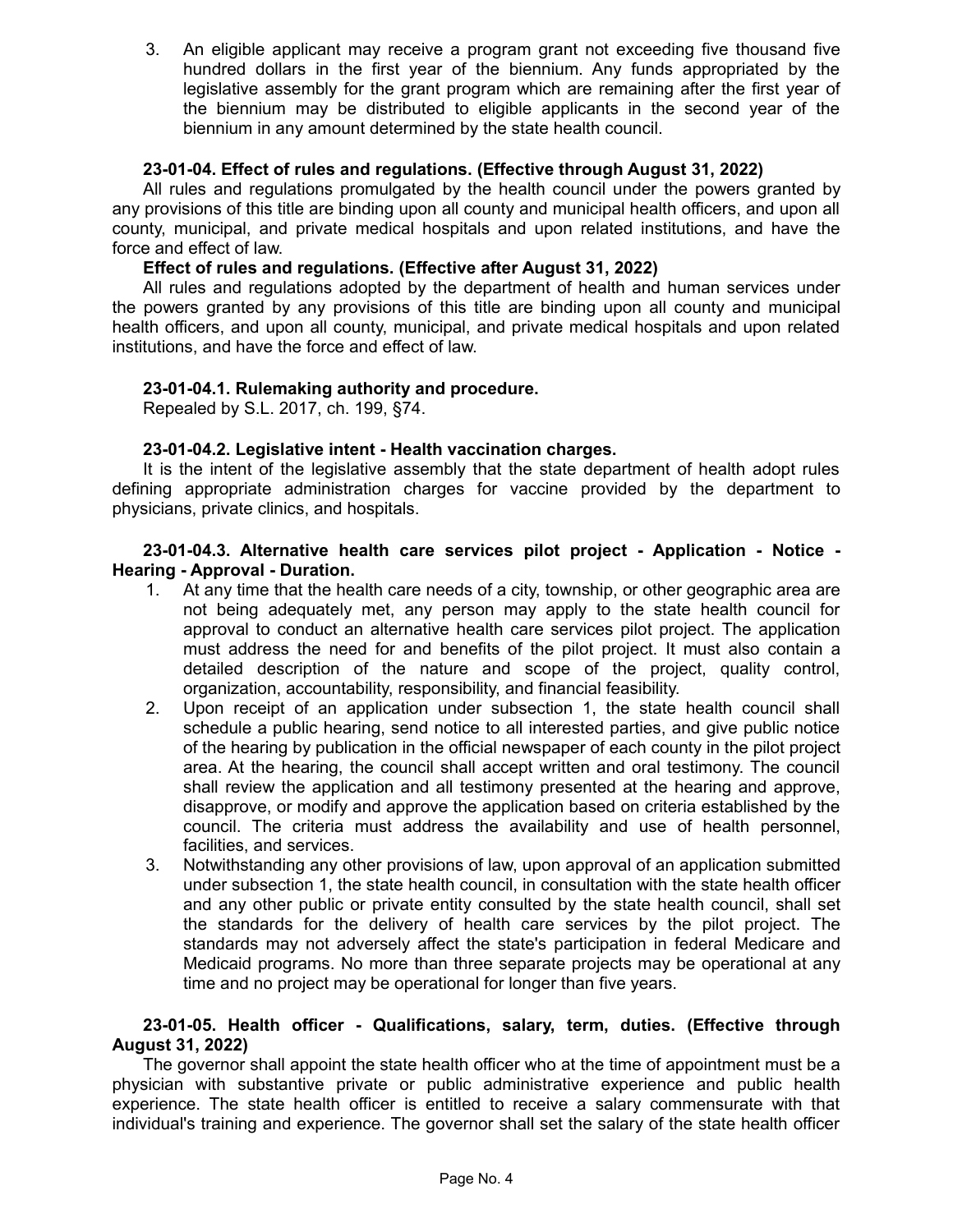within the limits of legislative appropriations to the department. The state health officer is entitled to receive all necessary traveling expenses incurred in the performance of official business. The state health officer may not engage in any other occupation or business that may conflict with the statutory duties of the state health officer and holds office for a term of four years. The state health officer is the administrative officer of the state department of health. When the office of the state health officer is temporarily filled, the governor shall appoint at least three licensed physicians recommended by the state medical association to serve as an advisory committee to the state health officer. Each member of the advisory committee is entitled to receive reimbursement of expenses in performing official duties in amounts provided by law for other state officers. The term of the advisory committee coincides with the term of the state health officer. A committee member serves at the pleasure of the governor. The duties of the state health officer are as follows:

- 1. Enforce all rules and regulations as promulgated by the health council.
- 2. Hold public health unit boards of health responsible for enforcement of state rules, serve in an advisory capacity to public health unit boards of health, and provide for coordination of health activities.
- 3. Establish and enforce minimum standards of performance of the work of the local department of health.
- 4. Study health problems and plan for their solution as may be necessary.
- 5. Collect, tabulate, and publish vital statistics for each important political or health administrative unit of the state and for the state as a whole.
- 6. Promote the development of local health services and recommend the allocation of health funds to local jurisdictions subject to the approval of the health council.
- 7. Collect and distribute health education material.
- 8. Maintain a central public health laboratory and where necessary, branch laboratories for the standard function of diagnostic, sanitary and chemical examinations, and production and procurement of therapeutic and biological preparations for the prevention of disease and their distribution for public health purposes.
- 9. Establish a service for medical hospitals and related institutions to include licensing of such institutions according to the standards promulgated by the health council and consultation service to communities planning the construction of new hospitals and related institutions.
- 10. Comply with the state merit system policies of personnel administration.
- 11. Establish a program to provide information to the surviving family of a child whose cause of death is suspected to have been the sudden infant death syndrome.
- 12. Issue a written order relating to a disease control measure necessary to prevent the spread of a communicable disease. A disease control measure may include a special immunization activity and decontamination measure.
	- a. The state health officer shall limit a written order issued under this section to the geographical area affected by the communicable disease. The state health officer may not issue a statewide order under this section unless the governor has declared a statewide disaster or emergency under chapter 37-17.1 and the governor consents to the order. The statewide order is limited in duration to the duration of the declared disaster or emergency unless terminated earlier pursuant to chapter 37-17.1.
	- b. A written order issued under this section has the same effect as a physician's standing medical order.
	- c. The state health officer shall apply to the district court in a judicial district in which a communicable disease is present for an injunction canceling a public event or closing a place of business. On application of the state health officer showing the necessity of the cancellation, the court may issue an ex parte preliminary injunction, pending a full hearing.
	- d. Notwithstanding any other provision of law, an order issued pursuant to this subsection may not: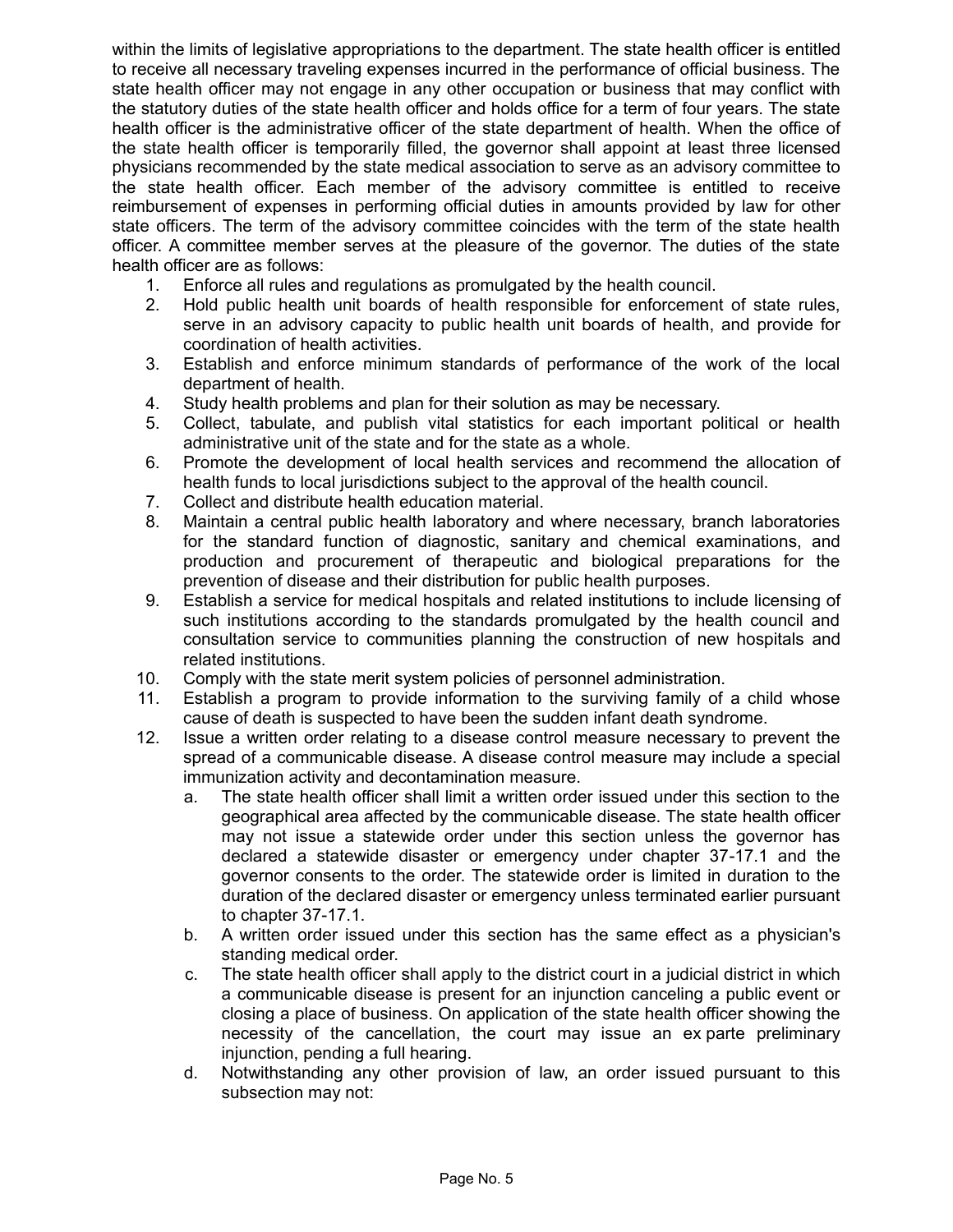- (1) Substantially burden a person's exercise of religion unless the order is in furtherance of a compelling governmental interest and is the least restrictive means of furthering that compelling governmental interest;
- (2) Treat religious conduct more restrictively than any secular conduct of reasonably comparable risk, unless the government demonstrates through clear and convincing scientific evidence that a particular religious activity poses an extraordinary health risk; or
- (3) Treat religious conduct more restrictively than comparable secular conduct because of alleged economic need or benefit.
- e. A person claiming to be aggrieved by a violation of subdivision a may assert that violation as a claim or defense in a judicial proceeding and obtain appropriate relief, including costs and reasonable attorney's fees.
- 13. Make bacteriological examination of bodily secretions and excretions and of waters and foods.
- 14. Make preparations and examinations of pathological tissues submitted by the state health officer, by any county superintendent of public health, or by any physician who has been regularly licensed to practice in this state.
- 15. Make all required analyses and preparations, and furnish the results thereof, as expeditiously and promptly as possible.
- 16. Cause sanitary statistics to be collected and tabulated, and cause to be ascertained by research work such methods as will lead to the improvement of the sanitation of the various parts of the state.
- 17. From time to time, cause to be issued bulletins and reports setting forth the results of the sanitary and pathological work done in the laboratories embodying all useful and important information resulting from the work carried on in the laboratories during the year, the substance of such bulletins and reports to be incorporated in the annual report of the state health officer.
- 18. Establish by rule a schedule of reasonable fees that may be charged for laboratory analysis. No charge may be made for any analysis conducted in connection with any public health incident affecting an entire region, community, or neighborhood.
- 19. a. Establish a review process for instances in which the department is requested to conduct an epidemiological assessment of a commercial building. The epidemiological assessment must include:
	- (1) A statement of whether there are known environmental causes;
	- (2) If there are known environmental causes identified, a recommendation of how they can be remediated or mitigated; and
	- (3) If there are no known environmental causes identified, a statement that no known causes exist.
	- b. Costs for remediation, mitigation, and consultant services are the responsibility of the building owner. Proof of remediation of any identified environmental concern related to the epidemiological assessment is the burden of the building owner.

# **Health officer - Qualifications, salary, term, duties. (Effective after August 31, 2022)**

The governor shall appoint the state health officer who at the time of appointment must be a physician with substantive private or public administrative experience and public health experience. The state health officer is entitled to receive a salary commensurate with that individual's training and experience. The governor shall set the salary of the state health officer within the limits of legislative appropriations to the department. The state health officer is entitled to receive all necessary traveling expenses incurred in the performance of official business. The state health officer may not engage in any other occupation or business that may conflict with the statutory duties of the state health officer and holds office for a term of four years. If the office of the state health officer is filled temporarily, the governor shall appoint at least three licensed physicians recommended by the state medical association to serve as an advisory committee to the state health officer. Each member of the advisory committee is entitled to receive reimbursement of expenses in performing official duties in amounts provided by law for other state officers. The term of the advisory committee coincides with the term of the state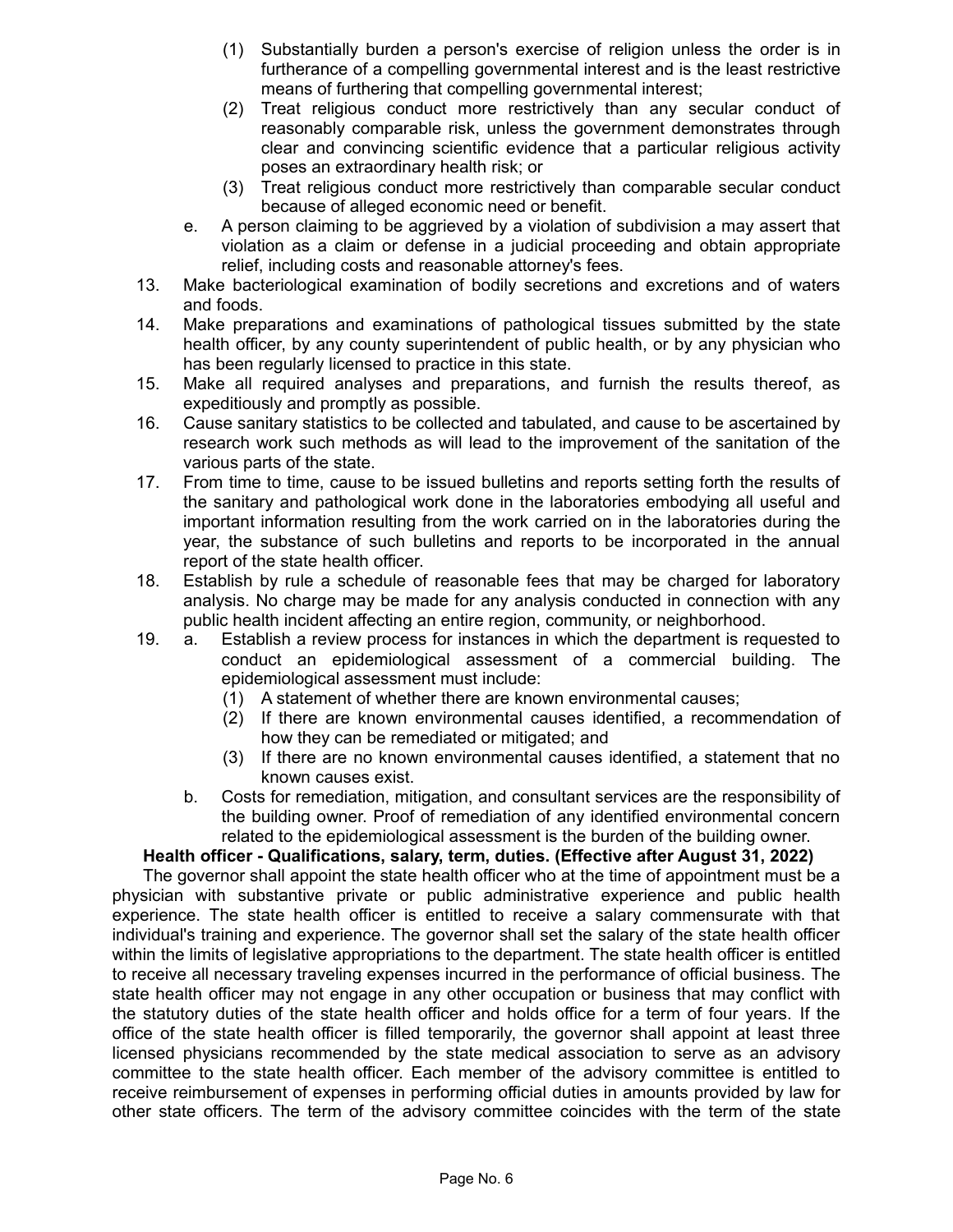health officer. A committee member serves at the pleasure of the governor. The duties of the state health officer are as follows:

- 1. Enforce all regulations as promulgated by the health council and all rules adopted by the department of health and human services.
- 2. Hold public health unit boards of health responsible for enforcement of state rules, serve in an advisory capacity to public health unit boards of health, and provide for coordination of health activities.
- 3. Establish and enforce minimum standards of performance of the work of the local department of health.
- 4. Study health problems and plan for their solution as may be necessary.
- 5. Collect, tabulate, and publish vital statistics for each important political or health administrative unit of the state and for the state as a whole.
- 6. Promote the development of local health services and recommend the allocation of health funds to local jurisdictions subject to the approval of the health council.
- 7. Collect and distribute health education material.
- 8. Maintain a central public health laboratory and where necessary, branch laboratories for the standard function of diagnostic, sanitary and chemical examinations, and production and procurement of therapeutic and biological preparations for the prevention of disease and their distribution for public health purposes.
- 9. Establish a service for medical hospitals and related institutions to include licensing of such institutions according to the standards promulgated by the health council and consultation service to communities planning the construction of new hospitals and related institutions.
- 10. Establish a program to provide information to the surviving family of a child whose cause of death is suspected to have been the sudden infant death syndrome.
- 11. Issue a written order relating to a disease control measure necessary to prevent the spread of a communicable disease. A disease control measure may include a special immunization activity and decontamination measure.
	- a. The state health officer shall limit a written order issued under this section to the geographical area affected by the communicable disease. The state health officer may not issue a statewide order under this section unless the governor has declared a statewide disaster or emergency under chapter 37-17.1 and the governor consents to the order. The statewide order is limited in duration to the duration of the declared disaster or emergency unless terminated earlier pursuant to chapter 37-17.1.
	- b. A written order issued under this section has the same effect as a physician's standing medical order.
	- c. The state health officer shall apply to the district court in a judicial district in which a communicable disease is present for an injunction canceling a public event or closing a place of business. On application of the state health officer showing the necessity of the cancellation, the court may issue an ex parte preliminary injunction, pending a full hearing.
	- d. Notwithstanding any other provision of law, an order issued pursuant to this subsection may not:
		- (1) Substantially burden a person's exercise of religion unless the order is in furtherance of a compelling governmental interest and is the least restrictive means of furthering that compelling governmental interest;
		- (2) Treat religious conduct more restrictively than any secular conduct of reasonably comparable risk, unless the government demonstrates through clear and convincing scientific evidence that a particular religious activity poses an extraordinary health risk; or
		- (3) Treat religious conduct more restrictively than comparable secular conduct because of alleged economic need or benefit.
	- e. A person claiming to be aggrieved by a violation of subdivision a may assert that violation as a claim or defense in a judicial proceeding and obtain appropriate relief, including costs and reasonable attorney's fees.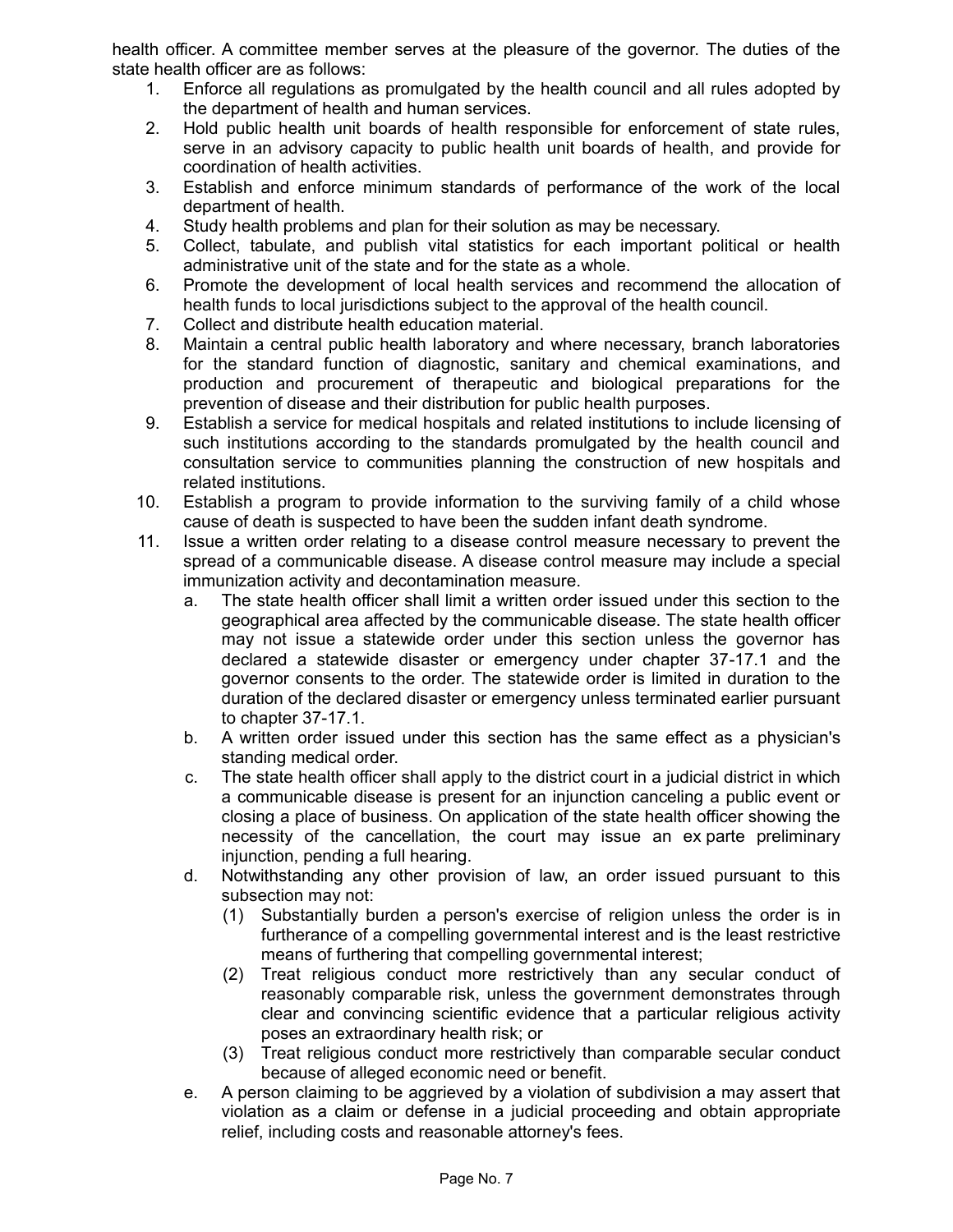- 12. Make bacteriological examination of bodily secretions and excretions and of waters and foods.
- 13. Make preparations and examinations of pathological tissues submitted by the state health officer, by any county superintendent of public health, or by any physician who has been regularly licensed to practice in this state.
- 14. Make all required analyses and preparations, and furnish the results thereof, as expeditiously and promptly as possible.
- 15. Cause sanitary statistics to be collected and tabulated, and cause to be ascertained by research work such methods as will lead to the improvement of the sanitation of the various parts of the state.
- 16. From time to time, cause to be issued bulletins and reports setting forth the results of the sanitary and pathological work done in the laboratories embodying all useful and important information resulting from the work carried on in the laboratories during the year, the substance of such bulletins and reports to be incorporated in the annual report of the state health officer.
- 17. Establish by rule a schedule of reasonable fees that may be charged for laboratory analysis. No charge may be made for any analysis conducted in connection with any public health incident affecting an entire region, community, or neighborhood.
- 18. a. Establish a review process for instances in which the department is requested to conduct an epidemiological assessment of a commercial building. The epidemiological assessment must include:
	- (1) A statement of whether there are known environmental causes;
	- (2) If there are known environmental causes identified, a recommendation of how they can be remediated or mitigated; and
	- (3) If there are no known environmental causes identified, a statement that no known causes exist.
	- b. Costs for remediation, mitigation, and consultant services are the responsibility of the building owner. Proof of remediation of any identified environmental concern related to the epidemiological assessment is the burden of the building owner.

### **23-01-05.1. Organ or tissue transplant assistance administration - Standing appropriation. (Effective through August 31, 2022)**

The state health officer shall select a private nonprofit patient-oriented organization incorporated in this state for the purpose of administering financial assistance to organ or tissue transplant patients who are residents of this state. The state health officer shall adopt rules governing administration of this section. The organization selected shall administer and provide grants from available funds to alleviate demonstrated financial needs of transplant patients for any costs associated with transplant operations, under guidelines based on current social service eligibility requirements. There is hereby created as a special fund in the state treasury an organ transplant support fund, the principal and income of which is hereby appropriated to the organization selected under this section. The organization administering the fund may solicit contributions from private or governmental sources and such contributions may be deposited in the fund.

### **Organ or tissue transplant assistance administration - Standing appropriation. (Effective after August 31, 2022)**

The executive director of the department of health and human services shall select a private nonprofit patient-oriented organization incorporated in this state for the purpose of administering financial assistance to organ or tissue transplant patients who are residents of this state. The department of health and human services shall adopt rules governing administration of this section. The organization selected shall administer and provide grants from available funds to alleviate demonstrated financial needs of transplant patients for any costs associated with transplant operations, under guidelines based on current social service eligibility requirements. There is hereby created as a special fund in the state treasury an organ transplant support fund, the principal and income of which is hereby appropriated to the organization selected under this section. The organization administering the fund may solicit contributions from private or governmental sources and such contributions may be deposited in the fund.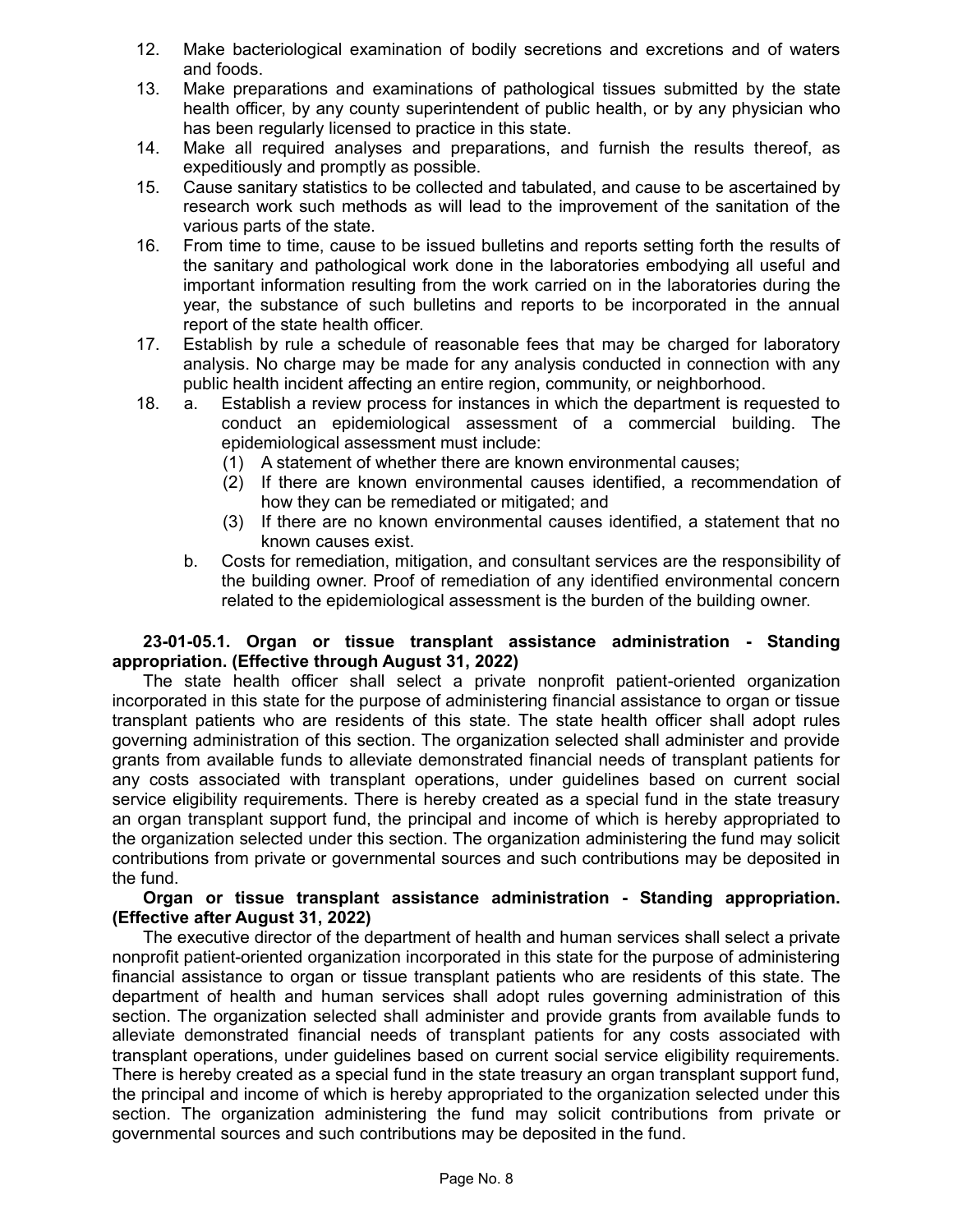# **23-01-05.2. Epinephrine prescription, distribution, possession, or use - Immunity from liability.**

- 1. As used in this section:
	- a. "Epinephrine" means a single-use disposable device that automatically injects a premeasured dose of epinephrine.
	- b. "Health care professional" means a licensed or certified health care professional who is working within the scope of practice for that profession. The term may include a physician, physician assistant, advanced practice registered nurse, and pharmacist acting in the professional's scope of practice.
- 2. A health care professional acting in good faith may directly or by standing order prescribe, distribute, or dispense epinephrine, if the health care professional provides training to:
	- a. An individual at risk of experiencing a severe allergic reaction; or
	- b. A family member, friend, or other person in a position to assist an individual at risk of experiencing a severe allergic reaction.
- 3. A person acting in good faith may receive or possess epinephrine if that person is:
	- a. An individual at risk of experiencing a severe allergic reaction; or
	- b. A family member, friend, or other person in a position to assist an individual at risk of experiencing a severe allergic reaction.
- 4. An individual acting in good faith may self-administer epinephrine or administer epinephrine to another individual who the administering individual suspects is at risk of experiencing a severe allergic reaction.
- 5. A person may receive, possess, or administer epinephrine under subsection 3 or 4, regardless of whether the person is the individual for or the person to which the epinephrine is prescribed, distributed, or dispensed. A person in possession of epinephrine which is acting in good faith may provide training on how to use epinephrine.
- 6. A health care professional who prescribes, distributes, trains on the use of, or dispenses epinephrine as authorized under this section is not subject to professional discipline for such action. This section does not expand the scope of practice of a health care professional.
- 7. A person that prescribes, distributes, dispenses, receives, possesses, trains in the use of, or administers epinephrine as authorized under this section is immune from civil and criminal liability for such action. This subsection provides immunity to the person responsible for the site on which the epinephrine is located. Immunity from liability or discipline under this subsection does not apply if the person's actions constitute recklessness, gross negligence, or intentional misconduct.

# **23-01-05.3. Immunization data. (Effective through August 31, 2022)**

- 1. The state department of health may establish an immunization information system and may require the childhood immunizations specified in subsection 1 of section 23-07-17.1 and other information be reported to the department. The state department of health may only require the reporting of childhood immunizations and other data upon completion of the immunization information reporting system. A health care provider who administers a childhood immunization shall report the patient's identifying information, the immunization that is administered, and other required information to the department. The report must be submitted using electronic media, and must contain the data content and use the format and codes specified by the department.
- 2. If a health care provider fails to submit an immunization report required under this section within four weeks of vaccination:
	- a. That health care provider may not order or receive any vaccine from the North Dakota immunization program until that provider submits all reports required under this section.
	- b. The state department of health shall make a report to that health care provider's occupational licensing entity outlining that provider's failure to comply with the reporting requirements under this section.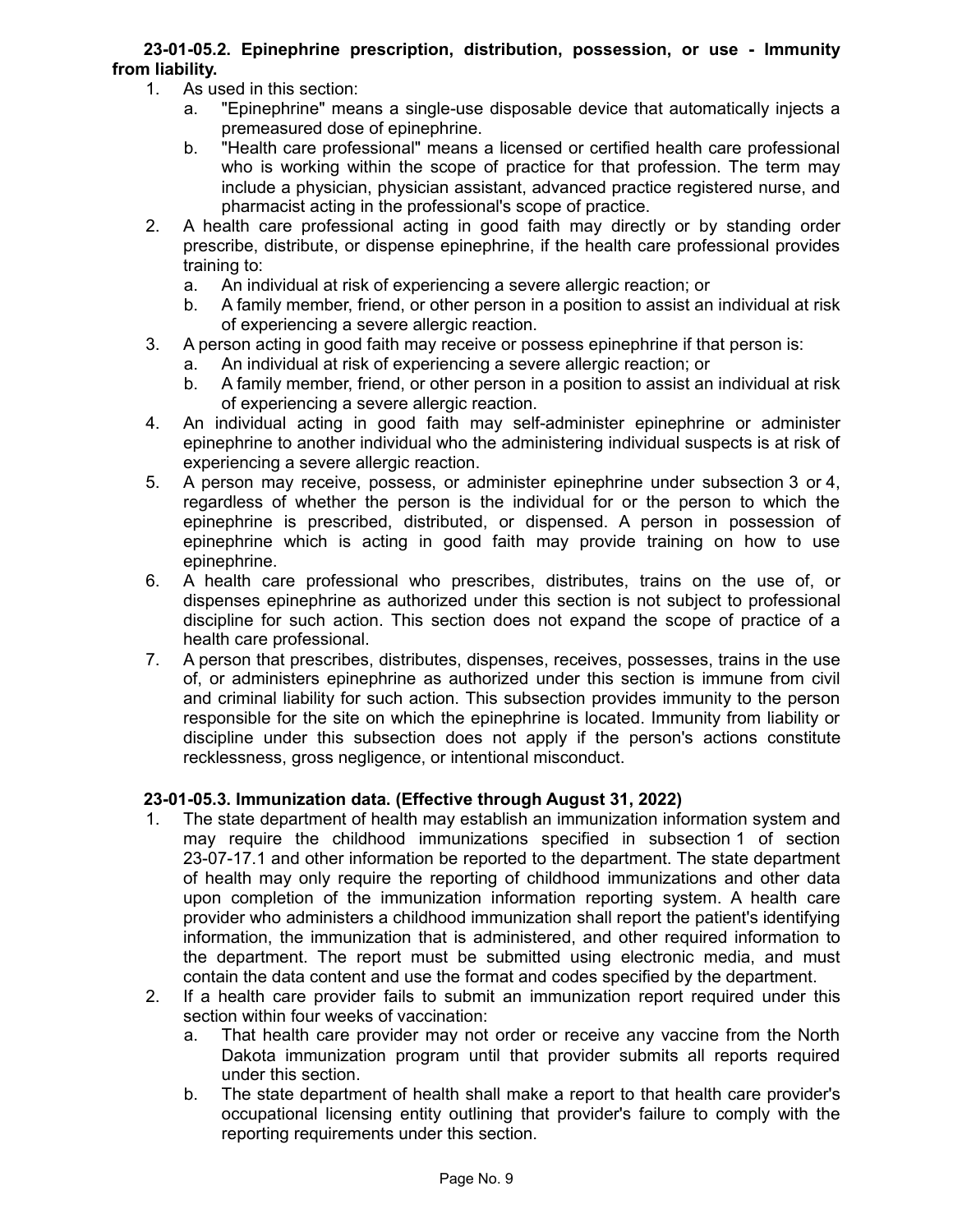- 3. Notwithstanding any other provision of law, a health care provider, elementary or secondary school, early childhood facility, public or private postsecondary educational institution, city or county board of health, district health unit, and the state health officer may exchange immunization data in any manner with one another. Immunization data that may be exchanged under this section is limited to the date and type of immunization administered to a patient and may be exchanged regardless of the date of the immunization.
- 4. The state department of health may not create, administer, provide, or contract for electronic machine-readable code or a vaccine passport.

# **Immunization data. (Effective after August 31, 2022)**

- 1. The department of health and human services may establish an immunization information system and may require the childhood immunizations specified in subsection 1 of section 23-07-17.1 and other information be reported to the department. The department of health and human services may only require the reporting of childhood immunizations and other data upon completion of the immunization information reporting system. A health care provider who administers a childhood immunization shall report the patient's identifying information, the immunization that is administered, and other required information to the department. The report must be submitted using electronic media, and must contain the data content and use the format and codes specified by the department.
- 2. If a health care provider fails to submit an immunization report required under this section within four weeks of vaccination:
	- a. That health care provider may not order or receive any vaccine from the North Dakota immunization program until that provider submits all reports required under this section.
	- b. The department of health and human services shall make a report to that health care provider's occupational licensing entity outlining that provider's failure to comply with the reporting requirements under this section.
- 3. Notwithstanding any other provision of law, a health care provider, elementary or secondary school, early childhood facility, public or private postsecondary educational institution, city or county board of health, district health unit, and the state health officer may exchange immunization data in any manner with one another. Immunization data that may be exchanged under this section is limited to the date and type of immunization administered to a patient and may be exchanged regardless of the date of the immunization.
- 4. The department of health and human services may not create, administer, provide, or contract for electronic machine-readable code or a vaccine passport.

# **23-01-05.4. Department to employ state forensic examiner - Qualifications - Duties. (Effective through August 31, 2022)**

The state department of health may employ and establish the qualifications and compensation of the state forensic examiner. The state forensic examiner must be a physician who is board-certified or board-eligible in forensic pathology, who is licensed to practice in this state, and who is in good standing in the profession. The state forensic examiner shall:

- 1. Exercise all authority conferred upon the coroner under chapter 11-19.1 and any other law;
- 2. Consult with local coroners on the performance of their duties as coroners;
- 3. Conduct investigations into the cause of death of and perform autopsies on any deceased human body whenever requested to do so by the acting local county coroner or the local state's attorney;
- 4. Provide training and educational materials to local county coroners, law enforcement, and any other person the state forensic examiner deems necessary;
- 5. Maintain complete records of the cause, manner, and mode of death necessary for accurate health statistics and for public health purposes; and
- 6. Perform other duties assigned by the state health officer.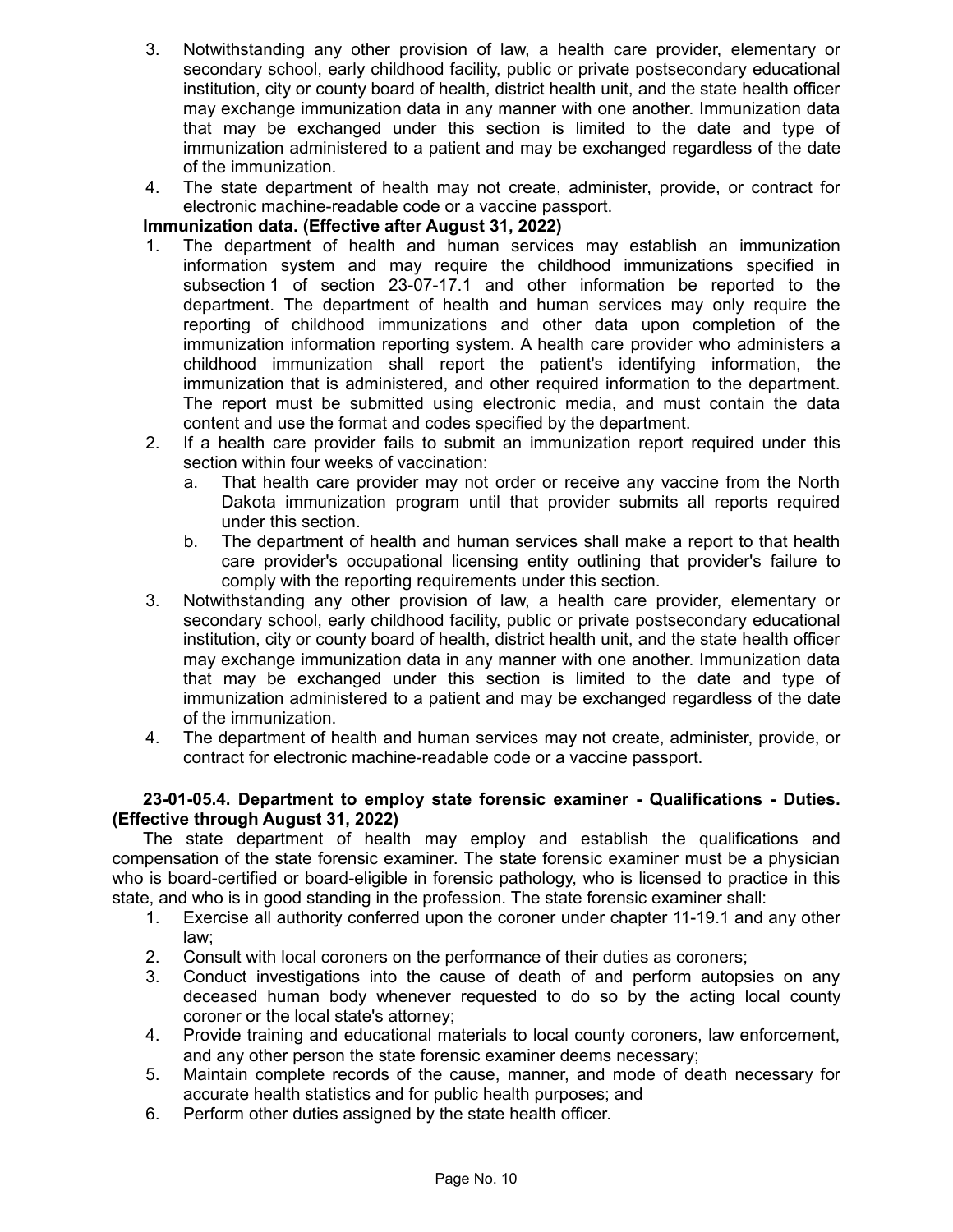## **Department to employ state forensic examiner - Qualifications - Duties. (Effective after August 31, 2022)**

The department of health and human services may employ and establish the qualifications and compensation of the state forensic examiner. The state forensic examiner must be a physician who is board-certified or board-eligible in forensic pathology, who is licensed to practice in this state, and who is in good standing in the profession. The state forensic examiner shall:

- 1. Exercise all authority conferred upon the coroner under chapter 11-19.1 and any other law;
- 2. Consult with local coroners on the performance of their duties as coroners;
- 3. Conduct investigations into the cause of death of and perform autopsies on any deceased human body whenever requested to do so by the acting local county coroner or the local state's attorney;
- 4. Provide training and educational materials to local county coroners, law enforcement, and any other person the state forensic examiner deems necessary;
- 5. Maintain complete records of the cause, manner, and mode of death necessary for accurate health statistics and for public health purposes; and
- 6. Perform other duties assigned by the state health officer.

## **23-01-05.5. Autopsy reports - Confidential - Exceptions.**

- 1. As used in this section:
	- a. "Autopsy report" means the report of the forensic examiner or the examiner's designee on the post-mortem examination of a deceased individual to determine the cause and manner of death, including any written analysis, diagram, photograph, or toxicological test results.
	- b. "Report of death" means the official findings on the cause of death and manner of death issued by the state forensic examiner, the examiner's designee, county coroner, or pathologist performing an autopsy ordered by a county coroner or by the state forensic examiner and which is the face page of the autopsy report identifying the decedent and stating the cause of death and manner of death.
- 2. An autopsy report and any working papers and notes relating to an autopsy report are confidential and may be disclosed only as permitted by this section. The report of death is subject to disclosure as follows:
	- a. The next of kin or authorized representative requesting the report of death is responsible for providing to the state forensic examiner or the examiner's designee satisfactory proof of relationship to the deceased and contact information for notification of the report of death.
	- b. When in receipt of the information in subdivision a, the state forensic examiner, examiner's designee, county coroner, or pathologist who performed the autopsy shall make a good faith effort to immediately notify the decedent's next of kin or authorized representative of the availability of the report of death. The notification or attempts to notify the next of kin or authorized representative must be recorded and must precede any public disclosure of the report of death.
	- c. The report of death becomes a public record eight days after the report of death is finalized.
- 3. Subject to the limitations on the disclosure of an autopsy photograph or other visual image or video or audio recording of an autopsy required under section 44-04-18.18, any working papers and notes relating to a final autopsy report may be disclosed pursuant to a court order and as otherwise expressly provided by law.
- 4. The state forensic examiner or the examiner's designee shall disclose a copy of the autopsy report:
	- a. To any county coroner, including a coroner in any state or Canadian province, with jurisdiction over the death, and the coroner may use or disclose these records for purposes of an investigation, inquest, or prosecution.
	- b. To any state's attorney or criminal justice agency, including a prosecutor or criminal justice agency of the United States, any state, or any Canadian province,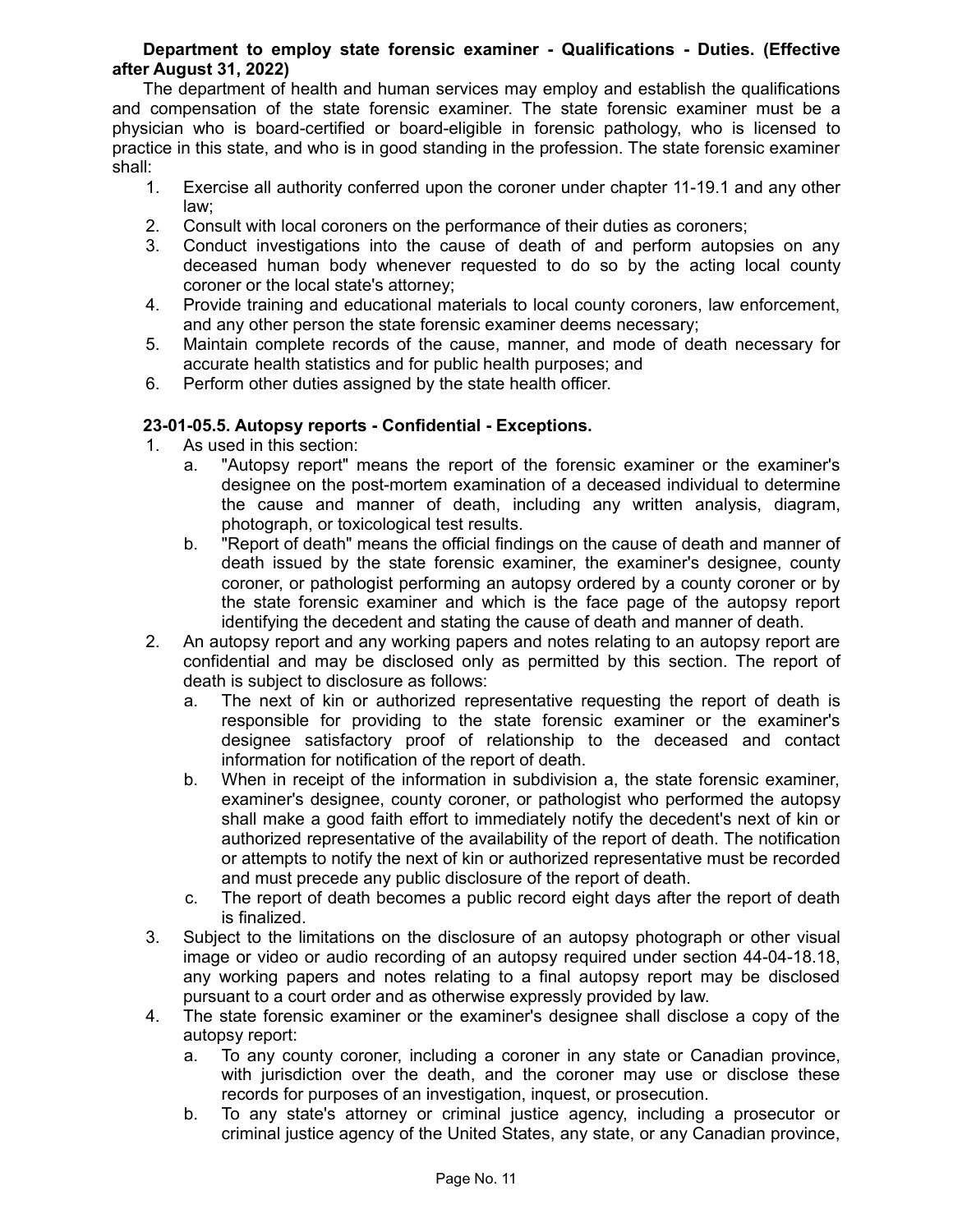with jurisdiction over an investigation of the death and the state's attorney or criminal justice agency may use or disclose these records for the purposes of an investigation or prosecution.

- c. To workforce safety and insurance if the death is related to the decedent's work, and to any other workers' compensation or other similar program, established by law, that provides benefits for work-related injuries or illness without regard to fault if there is no criminal investigation.
- d. To the child fatality review panel if there is no active criminal investigation.
- e. In accordance with a court order.
- 5. The state forensic examiner or the examiner's designee upon request shall disclose a copy of the autopsy report to:
	- a. The decedent's personal representative and to the decedent's spouse, child, or parent, upon proof of the relationship, if there is no active criminal investigation.
	- b. A physician or hospital who treated the deceased immediately prior to death if there is no active criminal investigation.
	- c. An insurance company upon proof that the decedent's life was covered by a policy issued by the company if there is no active criminal investigation.
	- d. The food and drug administration, the national transportation safety board, the occupational health and safety administration, and any other federal or state agency with authority to obtain an autopsy report to investigate a death resulting from the decedent's type of injury or illness.
	- e. A professional or research organization collecting data to initiate or advance death investigation standards, after the identifiers necessary to create a limited data set under title 45, Code of Federal Regulations, part 164, section 514, subsection e have been removed from the report.
- 6. The forensic examiner, the examiner's designee, any county coroner or county medical coroner, and any public employee who, in good faith, discloses autopsy findings, an autopsy report, or other information relating to an autopsy report or cause of death to a person who the public official or employee reasonably believes is entitled to that information under this section is immune from any liability, civil or criminal, for making that disclosure. For the purposes of any proceeding, the good faith of any public employee who makes a disclosure under this section is presumed.

# **23-01-06. Biennial report - Contents. (Effective through August 31, 2022)**

The state health officer shall submit a biennial report to the governor and the secretary of state in accordance with section 54-06-04. In addition to any requirements established pursuant to section 54-06-04, the report must cover the following subjects:

- 1. The activities of the various divisions, the work accomplished during the two years covered by the report, and an analysis of the program of each of the divisions.
- 2. The expenditures of the state department of health.
- 3. The expenditures in each county board of health or the district board of health.
- 4. Any reports relating to the hospital program as required by the health council.

# **Biennial report - Contents. (Effective after August 31, 2022)**

The department of health and human services shall submit a biennial report to the governor and the secretary of state in accordance with section 54-06-04. In addition to any requirements established pursuant to section 54-06-04, the report must cover the following subjects:

- 1. The activities of the health division, the work accomplished during the two years covered by the report, and an analysis of the program of the health division.
- 2. The expenditures of the health division.
- 3. The expenditures in each county board of health or the district board of health.
- 4. Any reports relating to the hospital program as required by the health council.

### **23-01-07. Structure of department.**

Repealed by S.L. 1993, ch. 218, § 10.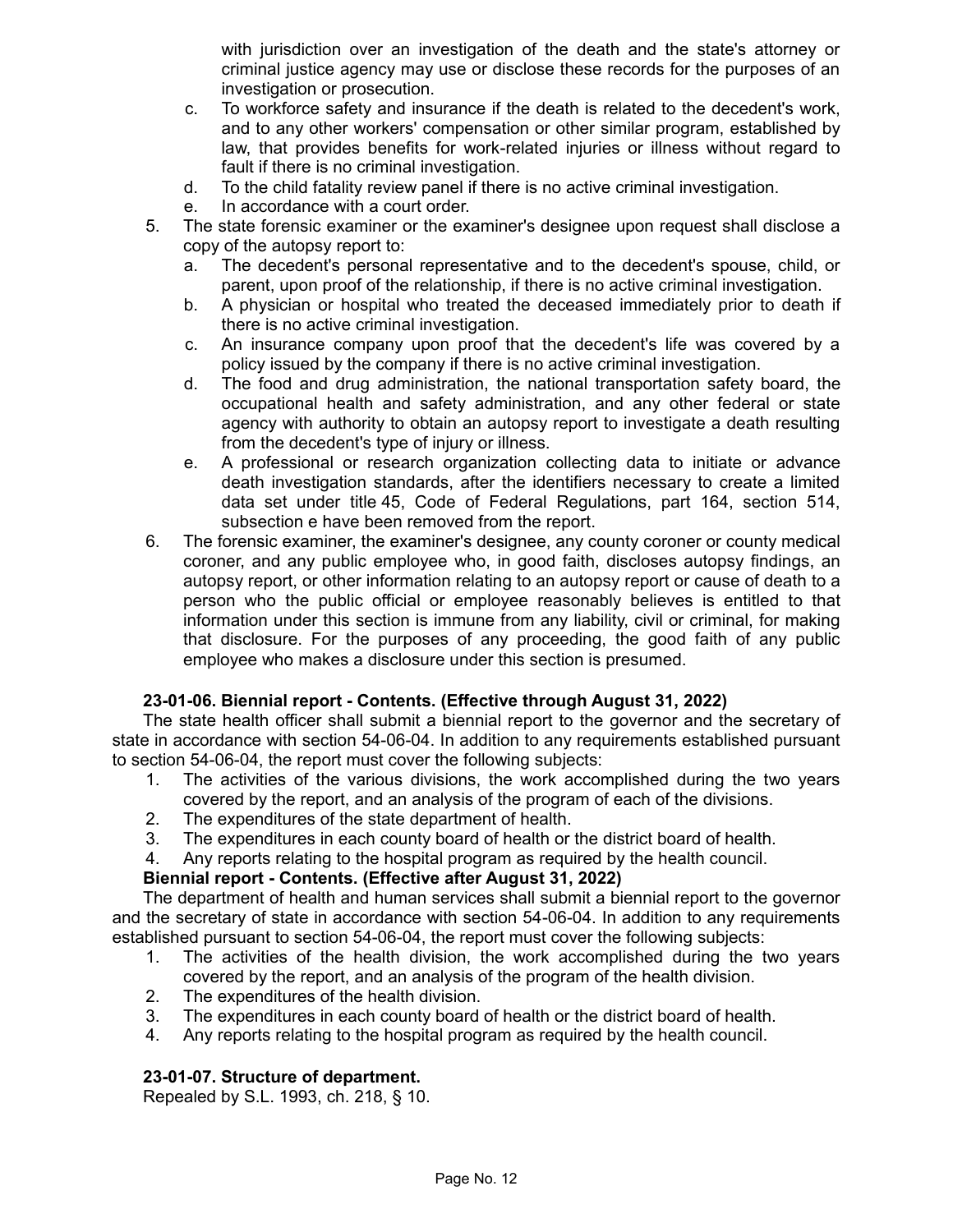### **23-01-08. Directors of divisions - Deputy - Appointment, salary, duties. (Effective through August 31, 2022)**

The state health officer shall appoint directors of the various divisions of the department and shall determine the salary, within the limits of legislative appropriations to the department and in conformity with the state merit system, to be received by such persons. The duties of such director must be those prescribed by the state health officer. The state health officer may appoint a deputy state health officer. A deputy state health officer who does not hold a health-related degree may not individually issue an order regarding public health unless the order is cosigned by a physician who is employed by the department or cosigned by the state epidemiologist. The deputy state health officer serves at the pleasure of the state health officer.

## **Directors of divisions - Deputy - Appointment, salary, duties. (Effective after August 31, 2022)**

The executive director of the department of health and human services or designee shall appoint directors of the various divisions of the department and shall determine the salary, within the limits of legislative appropriations to the department and in conformity with the state merit system, to be received by such persons. The duties of such director must be those prescribed by the executive director of the department of health and human services or designee. The executive director of the department of health and human services or designee may appoint a deputy state health officer. A deputy state health officer who does not hold a health-related degree may not individually issue an order regarding public health unless the order is cosigned by a physician who is employed by the department or cosigned by the state epidemiologist. The deputy state health officer serves at the pleasure of the executive director of the department of health and human services.

## **23-01-08.1. Criminal history background checks. (Effective through August 31, 2022)**

The state department of health may require a final applicant for a job opening or a current employee with the department, as designated by the state health officer, complete a state and national criminal history record check as provided under section 12-60-24.

**Criminal history background checks. (Effective after August 31, 2022)** The department of health and human services may require a final applicant for a job opening or a current employee with the department, as designated by the state health officer, complete a state and national criminal history record check as provided under section 12-60-24.

# **23-01-09. Duties of director of consolidated laboratories branch.**

Repealed by S.L. 1993, ch. 218, § 10.

### **23-01-09.1. Duties of state toxicologist.**

Repealed by S.L. 2003, ch. 469, § 13.

### **23-01-10. Office space. (Effective through August 31, 2022)**

The state shall provide suitable office space in Bismarck for housing and maintaining the state department of health. Special fireproof vaults must be provided for the storage of birth and death certificates.

### **Office space. (Effective after August 31, 2022)**

The state shall provide suitable office space in Bismarck for housing and maintaining the department of health and human services. Special fireproof vaults must be provided for the storage of birth and death certificates.

# **23-01-11. Acceptance of funds and right to qualify for benefits under federal laws authorized. (Effective through August 31, 2022)**

The state department of health may:

1. Accept funds from cities, counties, the federal government, private organizations, and individuals for infancy and maternal hygiene, for other public health work and for the purpose of conducting a survey of existing medical hospitals and related institutions, planning of needed hospital construction and for construction and maintenance of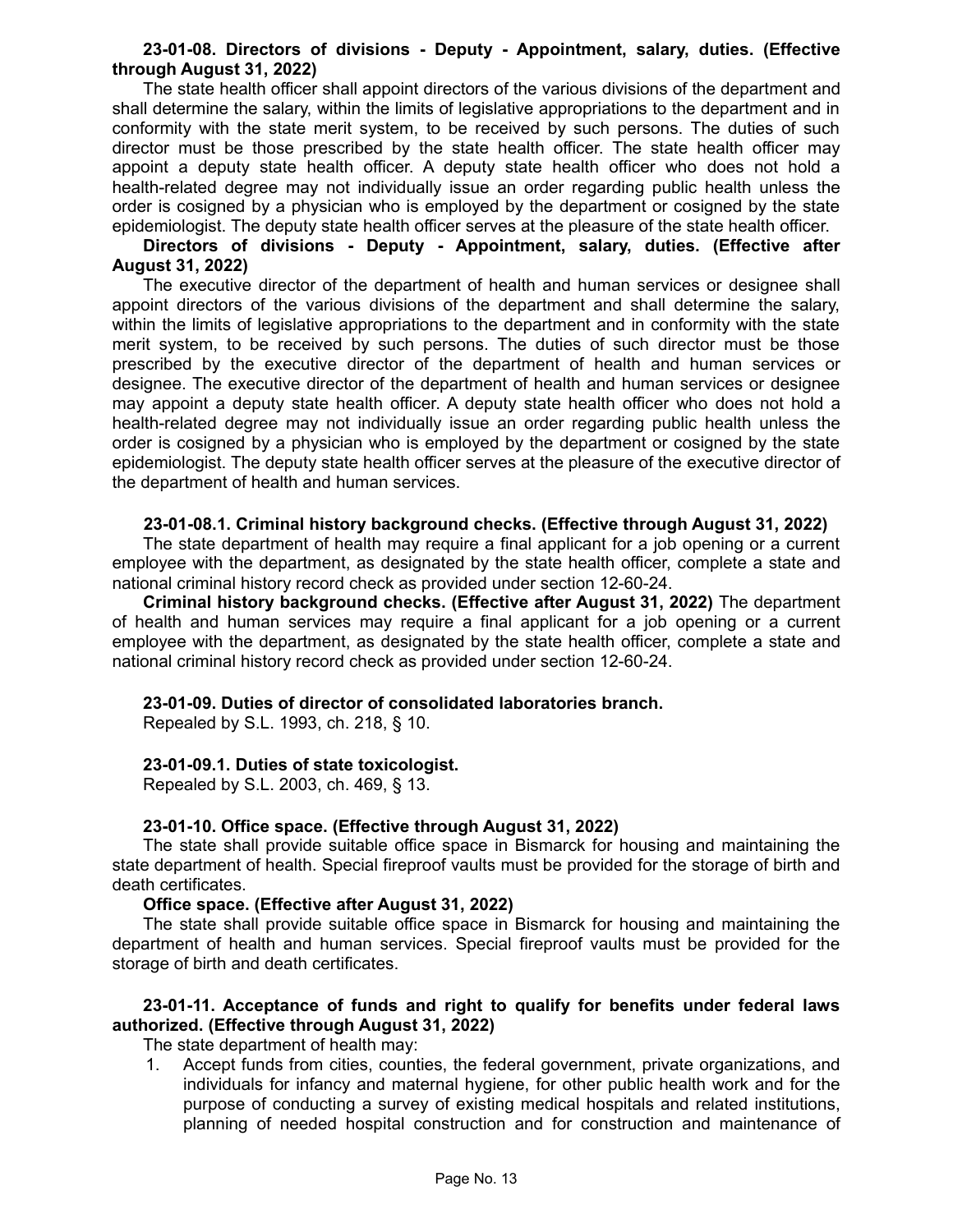such medical hospitals and related institutions. When approved by the governor of this state, the state department of health may match the same from any unexpended portion of its appropriation in accordance with specifications agreed to or required by congressional act. All infancy and maternal hygiene and public health work must be done under the supervision of the state department of health.

2. Adopt rules necessary to enable the state to be in compliance with any federal laws in order to qualify for any federal funds related to medical facilities or agencies licensed by the state department of health.

### **Acceptance of funds and right to qualify for benefits under federal laws authorized. (Effective after August 31, 2022)**

The department of health and human services may:

- 1. Accept funds from cities, counties, the federal government, private organizations, and individuals for infancy and maternal hygiene, for other public health work and for the purpose of conducting a survey of existing medical hospitals and related institutions, planning of needed hospital construction and for construction and maintenance of such medical hospitals and related institutions. When approved by the governor of this state, the department of health and human services may match the same from any unexpended portion of its appropriation in accordance with specifications agreed to or required by congressional act. All infancy and maternal hygiene and public health work must be done under the supervision of the department of health and human services.
- 2. Adopt rules necessary to enable the state to be in compliance with any federal laws in order to qualify for any federal funds related to medical facilities or agencies licensed by the department of health and human services.

## **23-01-12. Hospital records to be kept at direction of state health officer.**

When any person is admitted into a lying-in hospital or other institution, public or private, to which persons resort for the treatment of disease or for confinement, or to which persons are committed by process of law, the superintendent, manager, or other person in charge of such institution shall make a record of all the personal and statistical particulars relative to such person. The record must be in such form as is directed by the state health officer. In the case of any person admitted or committed for medical treatment of disease, the physician in charge shall specify for entry in the records the nature of the disease and where, in the physician's opinion, it was contracted. The personal particulars and information required for compliance with the provisions of this section must be obtained from the individual personally if practicable, and when the information cannot be obtained from the individual, from the individual's relatives or friends or from any other person acquainted with the facts.

### **23-01-13. Blood plasma - Obtaining, storing, and distributing.**

Repealed by S.L. 1991, ch. 263, § 1.

### **23-01-14. State department of health authorized to transfer future accumulated fees. (Effective through August 31, 2022)**

As a continuing policy, the state department of health may automatically from time to time transfer unclaimed fees on deposit with the Bank of North Dakota or other authorized depository to the state general fund when the unclaimed status has existed for a period of at least three years.

## **Department of health and human services authorized to transfer future accumulated fees. (Effective after August 31, 2022)**

As a continuing policy, the department of health and human services may automatically from time to time transfer unclaimed fees on deposit with the Bank of North Dakota or other authorized depository to the state general fund when the unclaimed status has existed for a period of at least three years.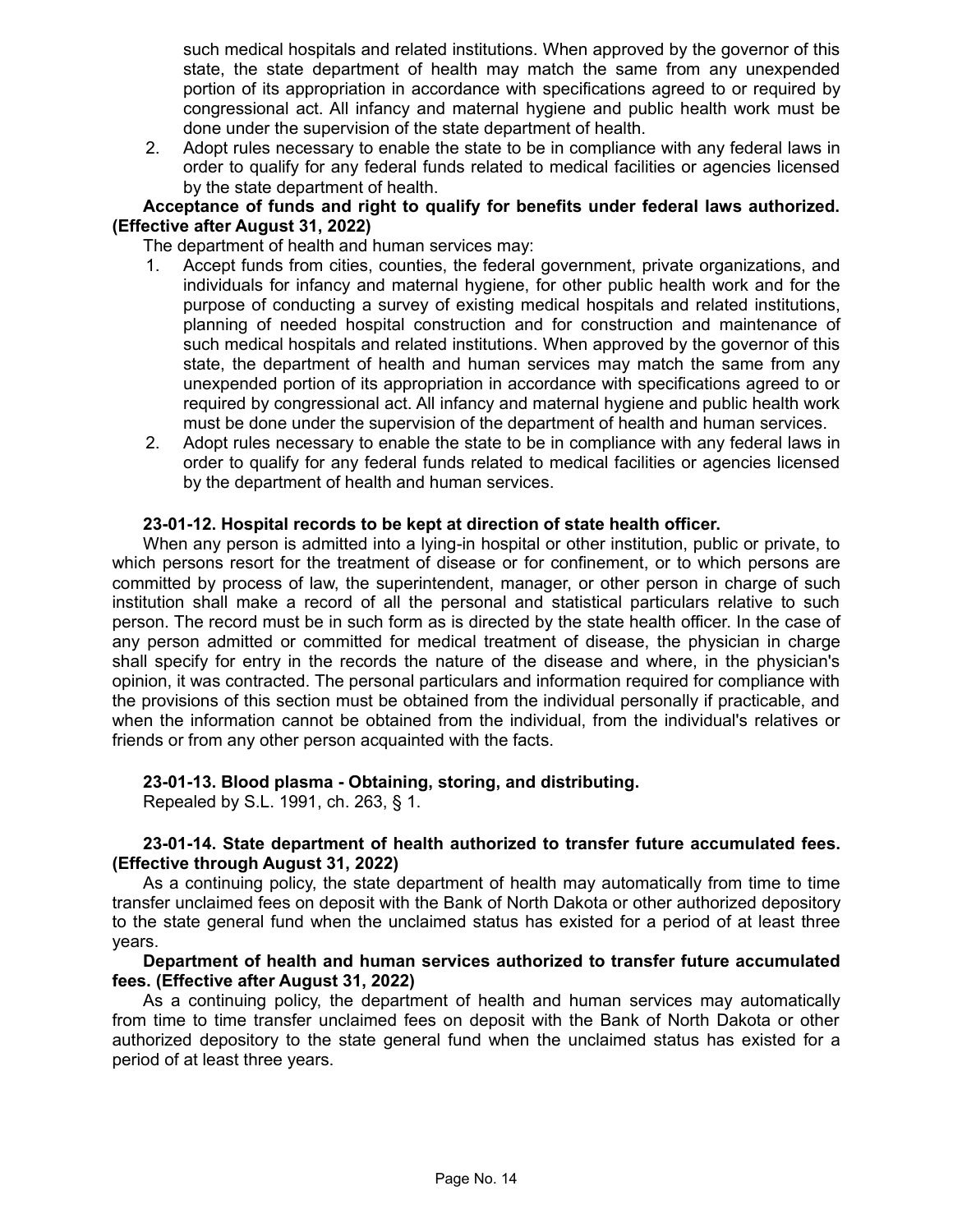# **23-01-15. Research studies confidential - Penalty. (Effective through August 31, 2022)**

- 1. All information, records of interviews, written reports, statements, notes, memoranda, or other data procured by the state department of health, in connection with studies conducted by the state department of health, or carried on by the department jointly with other persons, agencies, or organizations, or procured by such other persons, agencies, or organizations, for the purpose of reducing the morbidity or mortality from any cause or condition of health is confidential and must be used solely for the purposes of medical or scientific research.
- 2. Such information, records, reports, statements, notes, memoranda, or other data is not admissible as evidence in any action of any kind in any court or before any other tribunal, board, agency, or person. Such information, records, reports, statements, notes, memoranda, or other data may not be exhibited nor their contents disclosed in any way, in whole or in part, by any officer or representative of the state department of health, nor by any other person, except as may be necessary for the purpose of furthering the research project to which they relate. No person participating in such research project may disclose, in any manner, the information so obtained except in strict conformity with such research project. No officer or employee of said department may interview any patient named in any such report, nor a relative of any such patient, unless the consent of the attending physician and surgeon is first obtained.
- 3. The furnishing of such information to the state department of health or its authorized representative, or to any other cooperating agency in such research project, does not subject any person, hospital, sanitarium, rest home, nursing home, or other person or agency furnishing such information, to any action for damages or other relief.

# **Research studies confidential - Penalty. (Effective after August 31, 2022)**

- 1. All information, records of interviews, written reports, statements, notes, memoranda, or other data procured by the department of health and human services, in connection with studies conducted by the department of health and human services, or carried on by the department jointly with other persons, agencies, or organizations, or procured by such other persons, agencies, or organizations, for the purpose of reducing the morbidity or mortality from any cause or condition of health is confidential and must be used solely for the purposes of medical or scientific research.
- 2. Such information, records, reports, statements, notes, memoranda, or other data is not admissible as evidence in any action of any kind in any court or before any other tribunal, board, agency, or person. Such information, records, reports, statements, notes, memoranda, or other data may not be exhibited nor their contents disclosed in any way, in whole or in part, by any officer or representative of the department of health and human services, nor by any other person, except as may be necessary for the purpose of furthering the research project to which they relate. No person participating in such research project may disclose, in any manner, the information so obtained except in strict conformity with such research project. No officer or employee of said department may interview any patient named in any such report, nor a relative of any such patient, unless the consent of the attending physician and surgeon is first obtained.
- 3. The furnishing of such information to the department of health and human services or its authorized representative, or to any other cooperating agency in such research project, does not subject any person, hospital, sanitarium, rest home, nursing home, or other person or agency furnishing such information, to any action for damages or other relief.

# **23-01-16. Dairy products - Joint standards. (Effective through August 31, 2022)**

The state department of health and the dairy department of the department of agriculture shall jointly adopt a set of uniform standards in relation to all matters falling within their joint jurisdiction regarding dairy products. The state department of health, district health units, municipal health departments or units, and the dairy department shall each be permitted to accept any inspection report of the other department or unit regarding the inspection of dairy products and the producers and processors of such products, when such report is based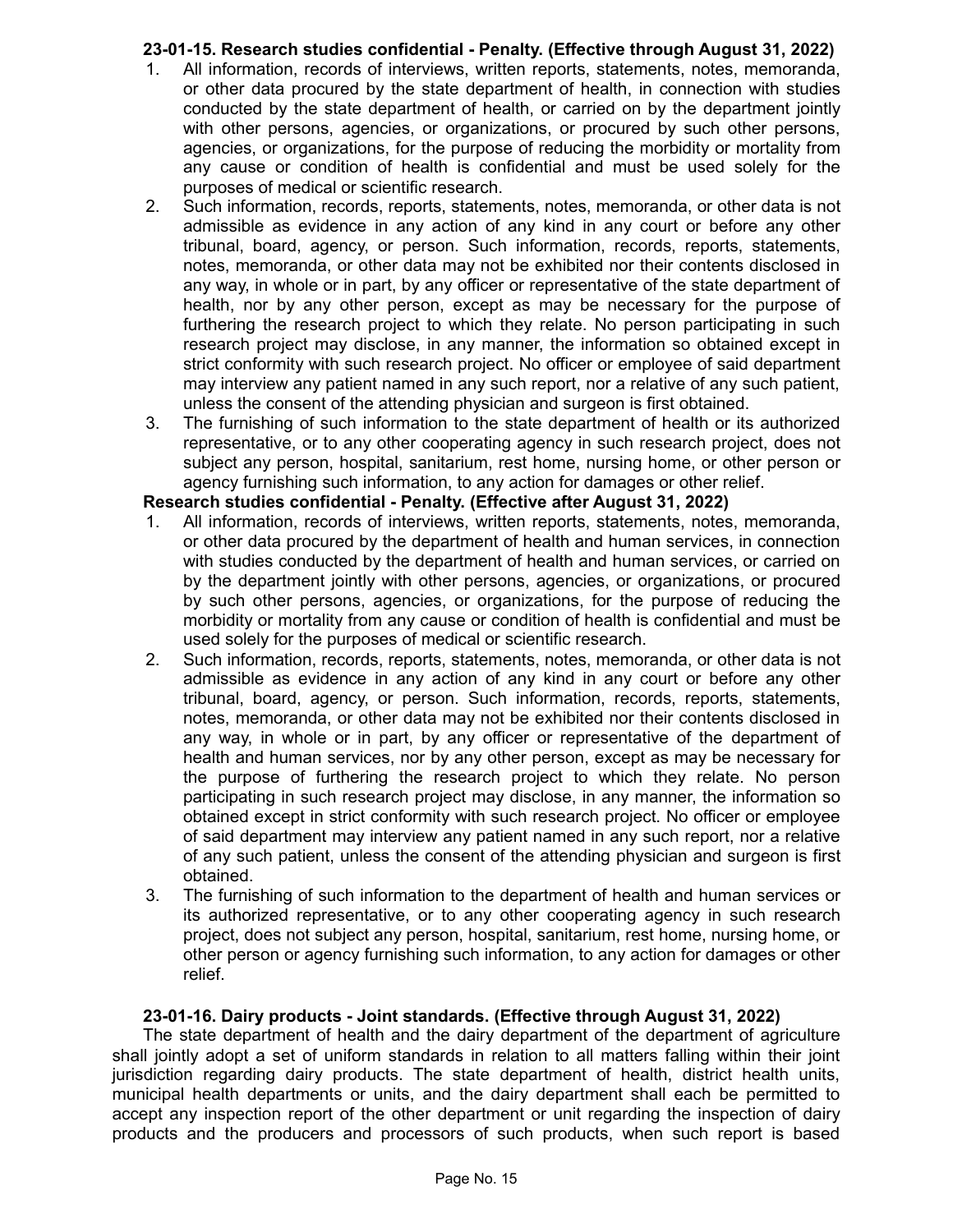substantially upon standards conforming with the milk ordinance and code recommended by the United States public health service.

### **Dairy products - Joint standards. (Effective after August 31, 2022)**

The department of health and human services and the dairy department of the department of agriculture shall jointly adopt a set of uniform standards in relation to all matters falling within their joint jurisdiction regarding dairy products. The department of health and human services, district health units, municipal health departments or units, and the dairy department shall each be permitted to accept any inspection report of the other department or unit regarding the inspection of dairy products and the producers and processors of such products, when such report is based substantially upon standards conforming with the milk ordinance and code recommended by the United States public health service.

### **23-01-17. Noise harmful to health and safety - Power to regulate - Hearings - Appeal - Penalty - Injunction.**

Repealed by S.L. 1991, ch. 264, § 1.

**23-01-18. State department of health responsible for control of rabies.** Repealed by S.L. 1999, ch. 243, § 2.

## **23-01-19. Extermination of rabies.**

Repealed by S.L. 1999, ch. 243, § 2.

### **23-01-20. Traumatic head injury defined.**

Repealed by S.L. 1999, ch. 231, § 1.

**23-01-21. Central registry of traumatic head injury - Establishment - Reports.**

Repealed by S.L. 1999, ch. 231, § 1.

### **23-01-22. Department to employ waste management facility inspectors. (Effective through August 31, 2022)**

The state department of health shall employ and establish the qualifications, duties, and compensation of at least one full-time inspector for each commercial, nonpublicly owned waste management disposal or incineration facility that accepts more than twenty-five thousand tons [22679.5 kilograms] per year of hazardous waste, industrial waste, nuclear waste, or ash resulting from the incineration of municipal solid waste. This section does not apply to any energy conversion facility or coal mining operation that disposes of its solid waste onsite. The department may require inspectors for those facilities that accept less than twenty-five thousand tons [22679.5 kilograms] per year. The facility inspector shall conduct regular inspections of the operating procedure and conditions of the facility and report the findings to the department on a regular basis. If an inspector discovers a condition at a facility that is likely to cause imminent harm to the health and safety of the public or environment, the inspector shall notify the department. The department shall proceed as provided by sections 23-29-10 and 23-29-11.

The department shall assess the owner or operator of a waste management facility that accepts hazardous waste, industrial waste, nuclear waste, or ash resulting from the incineration of municipal solid waste an annual fee to pay the salaries, wages, and operating expenses associated with employing an inspector for the facility. The owner or operator of the facility shall submit the fee to the department by July first of each year. Any fees collected must be deposited in the department's operating fund in the state treasury and any expenditures from the fund are subject to appropriation by the legislative assembly. If a facility begins operation after July first of any year, the owner or operator of the facility shall pay to the department a prorated fee for the fiscal year before the facility may begin accepting waste. Moneys in the waste management facility account may be spent by the department within the limits of legislative appropriation.

**Department to employ waste management facility inspectors. (Effective after August 31, 2022)**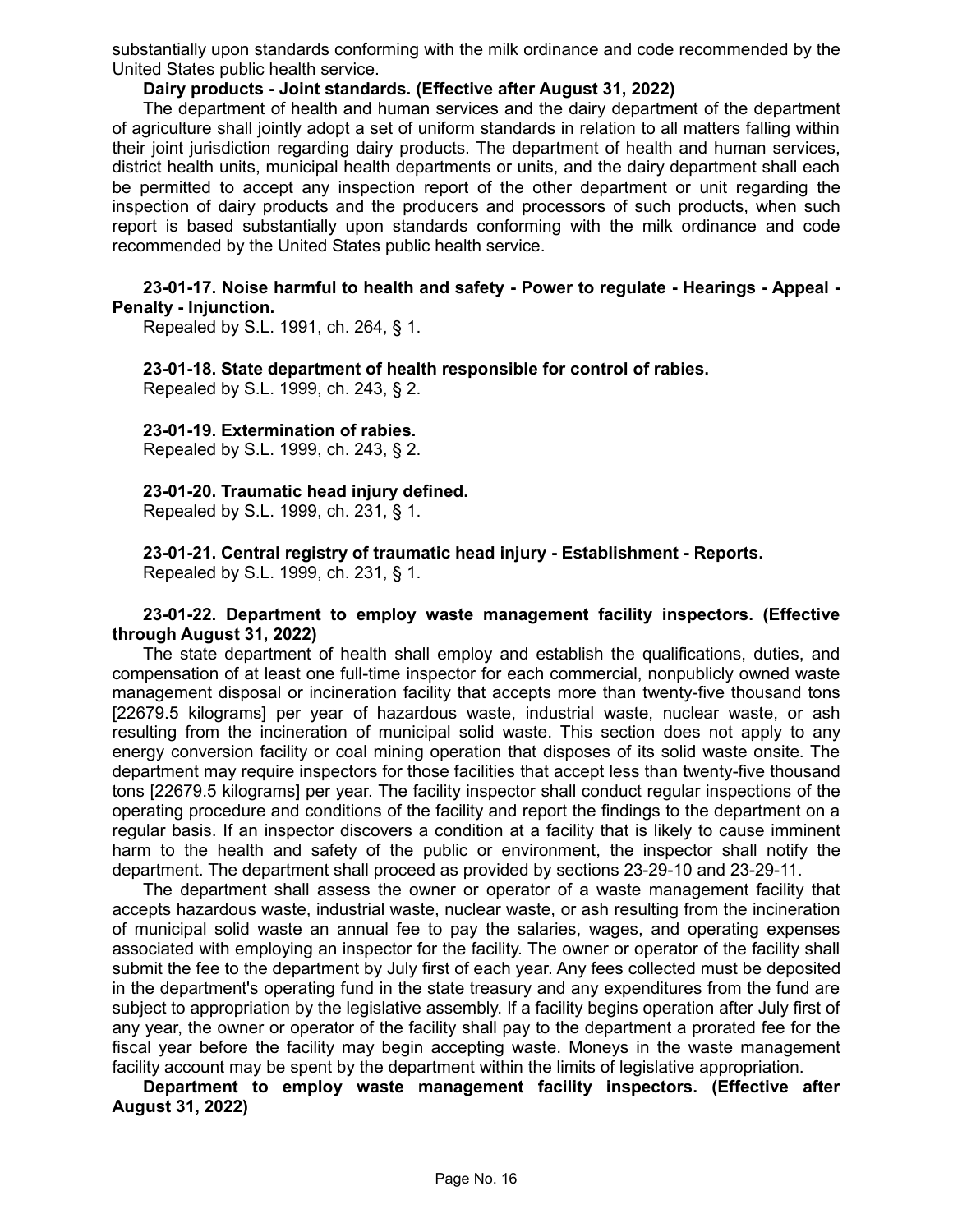The department of health and human services shall employ and establish the qualifications, duties, and compensation of at least one full-time inspector for each commercial, nonpublicly owned waste management disposal or incineration facility that accepts more than twenty-five thousand tons [22679.5 kilograms] per year of hazardous waste, industrial waste, nuclear waste, or ash resulting from the incineration of municipal solid waste. This section does not apply to any energy conversion facility or coal mining operation that disposes of its solid waste onsite. The department may require inspectors for those facilities that accept less than twenty-five thousand tons [22679.5 kilograms] per year. The facility inspector shall conduct regular inspections of the operating procedure and conditions of the facility and report the findings to the department on a regular basis. If an inspector discovers a condition at a facility that is likely to cause imminent harm to the health and safety of the public or environment, the inspector shall notify the department. The department shall proceed as provided by sections 23-29-10 and 23-29-11.

The department shall assess the owner or operator of a waste management facility that accepts hazardous waste, industrial waste, nuclear waste, or ash resulting from the incineration of municipal solid waste an annual fee to pay the salaries, wages, and operating expenses associated with employing an inspector for the facility. The owner or operator of the facility shall submit the fee to the department by July first of each year. Any fees collected must be deposited in the department's operating fund in the state treasury and any expenditures from the fund are subject to appropriation by the legislative assembly. If a facility begins operation after July first of any year, the owner or operator of the facility shall pay to the department a prorated fee for the fiscal year before the facility may begin accepting waste. Moneys in the waste management facility account may be spent by the department within the limits of legislative appropriation.

## **23-01-23. Permit or investigatory hearings - Exemption from chapters 28-32 and 54-57.**

Repealed by S.L. 2017, ch. 199, §74.

### **23-01-24. Health care cost and quality review program - Penalty. (Effective through August 31, 2022)**

The department of health shall conduct a continuous program to review and improve the quality of health care in the state. The department may contract with a qualified person or organization to develop and implement the program. The department shall use the program to compile relevant information about the quality of health care in this state which will allow the department to evaluate the cost, quality, and outcomes of health care. The department shall establish and consult a provider advisory committee composed of health care providers regarding the data that is a cost-effective process for collecting and evaluating the information. The state health officer may assess against a provider a penalty of one hundred dollars per day for each day the provider willfully refuses to provide the department with information requested for use with the program, but the penalty may not exceed one thousand dollars for each request. A provider against whom a fee is assessed may appeal that assessment to the state health council. If the provider fails to pay the penalty, the health council may, in the county where the provider's principal place of business is located, initiate a civil action against the provider to collect the penalty. As used in this section, "provider" means a person who is licensed, certified, or otherwise authorized by the law of this state to administer health care in the ordinary course of business or professional practice. The department shall ensure that patient privacy is protected throughout the compilation and use of the information. The department shall evaluate data management capabilities in the state and shall organize its capabilities to provide information about the cost of care on an individual provider basis as well as a collective basis.

### **Health care cost and quality review program - Penalty. (Effective after August 31, 2022)**

The department of health and human services shall conduct a continuous program to review and improve the quality of health care in the state. The department may contract with a qualified person or organization to develop and implement the program. The department shall use the program to compile relevant information about the quality of health care in this state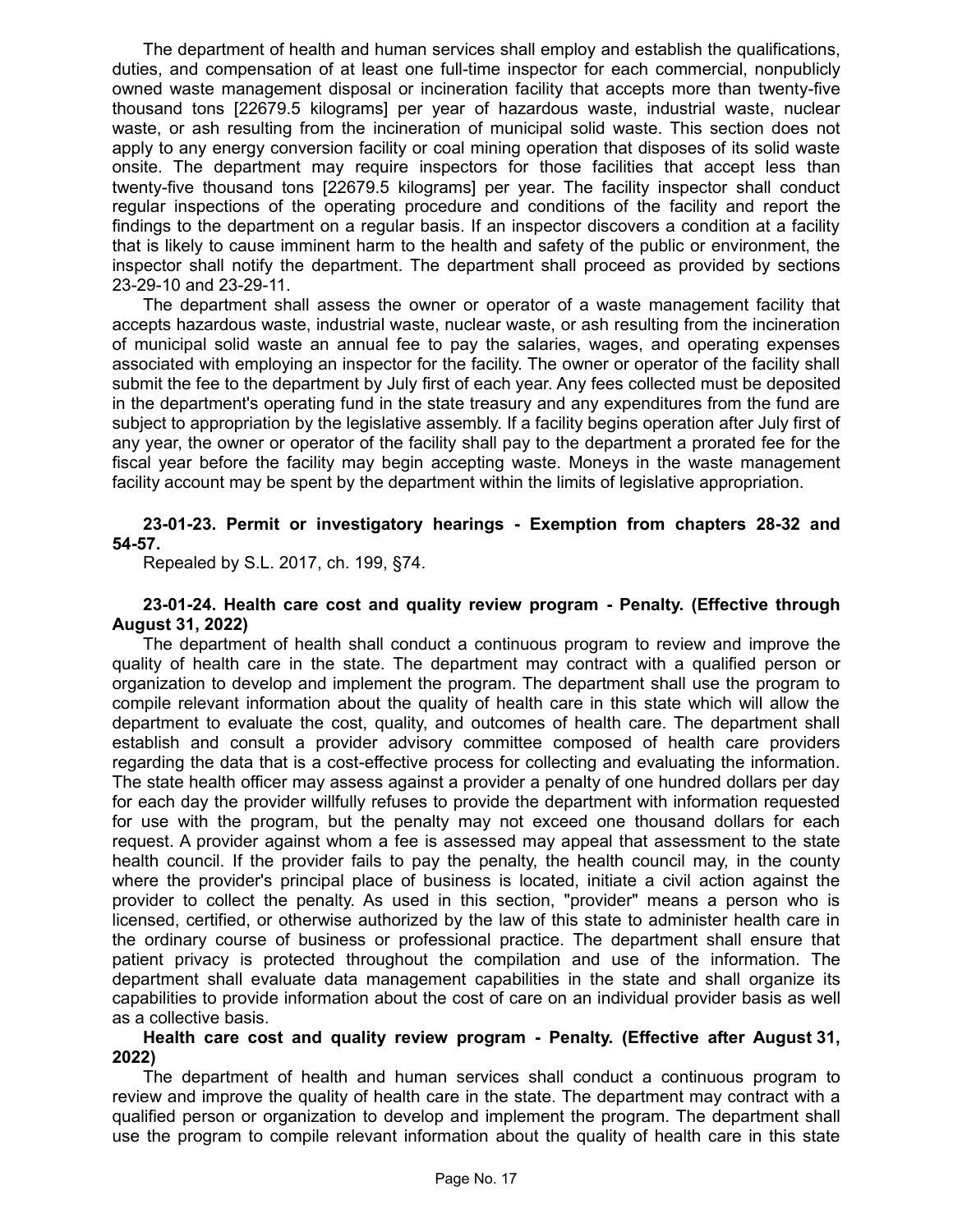which will allow the department to evaluate the cost, quality, and outcomes of health care. The department shall establish and consult a provider advisory committee composed of health care providers regarding the data that is a cost-effective process for collecting and evaluating the information. The department may assess against a provider a penalty of one hundred dollars per day for each day the provider willfully refuses to provide the department with information requested for use with the program, but the penalty may not exceed one thousand dollars for each request. A provider against whom a fee is assessed may appeal that assessment to the department. If the provider fails to pay the penalty, the department may, in the county where the provider's principal place of business is located, initiate a civil action against the provider to collect the penalty. As used in this section, "provider" means a person who is licensed, certified, or otherwise authorized by the law of this state to administer health care in the ordinary course of business or professional practice. The department shall ensure that patient privacy is protected throughout the compilation and use of the information. The department shall evaluate data management capabilities in the state and shall organize its capabilities to provide information about the cost of care on an individual provider basis as well as a collective basis.

### **23-01-25. Commercial feed, insecticide, fungicide, rodenticide, fertilizer, and soil conditioner laws - Laboratory function. (Effective through August 31, 2022)**

Notwithstanding any other provision of law, any laboratory test or analysis required under chapter 4.1-34, 4.1-40, or 4.1-41 must be performed by the state department of health for the agriculture commissioner at no charge.

**Commercial feed, insecticide, fungicide, rodenticide, fertilizer, and soil conditioner laws - Laboratory function. (Effective after August 31, 2022)**

Notwithstanding any other provision of law, any laboratory test or analysis required under chapter 4.1-34, 4.1-40, or 4.1-41 must be performed by the department of health and human services for the agriculture commissioner at no charge.

### **23-01-26. State department of health - Indirect cost recoveries. (Effective through August 31, 2022)**

Notwithstanding section 54-44.1-15, the state department of health may deposit indirect cost recoveries in its operating account.

### **Department - Indirect cost recoveries. (Effective after August 31, 2022)**

Notwithstanding section 54-44.1-15, the department of health and human services may deposit indirect cost recoveries in its operating account.

# **23-01-27. Donated dental services program. (Effective through August 31, 2022)**

The state department of health shall contract with the North Dakota dental association, or other appropriate and qualified organizations, to develop and administer a donated dental services program through which volunteer dentists provide comprehensive dental care for needy, disabled, aged, or medically compromised individuals. The volunteers will treat individuals through the program and, with the exception of certain dental laboratory costs, will fully donate their services and supplies. The contract must specify the responsibilities of the administering organization and include:

- 1. Establishment of a network of volunteer dentists, including dental specialists, volunteer dental laboratories, and other appropriate volunteer professionals to donate dental services to eligible individuals;
- 2. Establishment of a system to refer eligible individuals to appropriate volunteers;
- 3. Development and implementation of a public awareness campaign to educate eligible individuals about the availability of the program;
- 4. Provision of appropriate administrative and technical support to the program; and
- 5. Submission of an annual report to the state department of health that:
	- a. Accounts for all program funds;
	- b. Reports the number of individuals served by the program and the number of dentists and dental laboratories participating as providers in the program;
	- c. Includes any other information required by the state department of health; and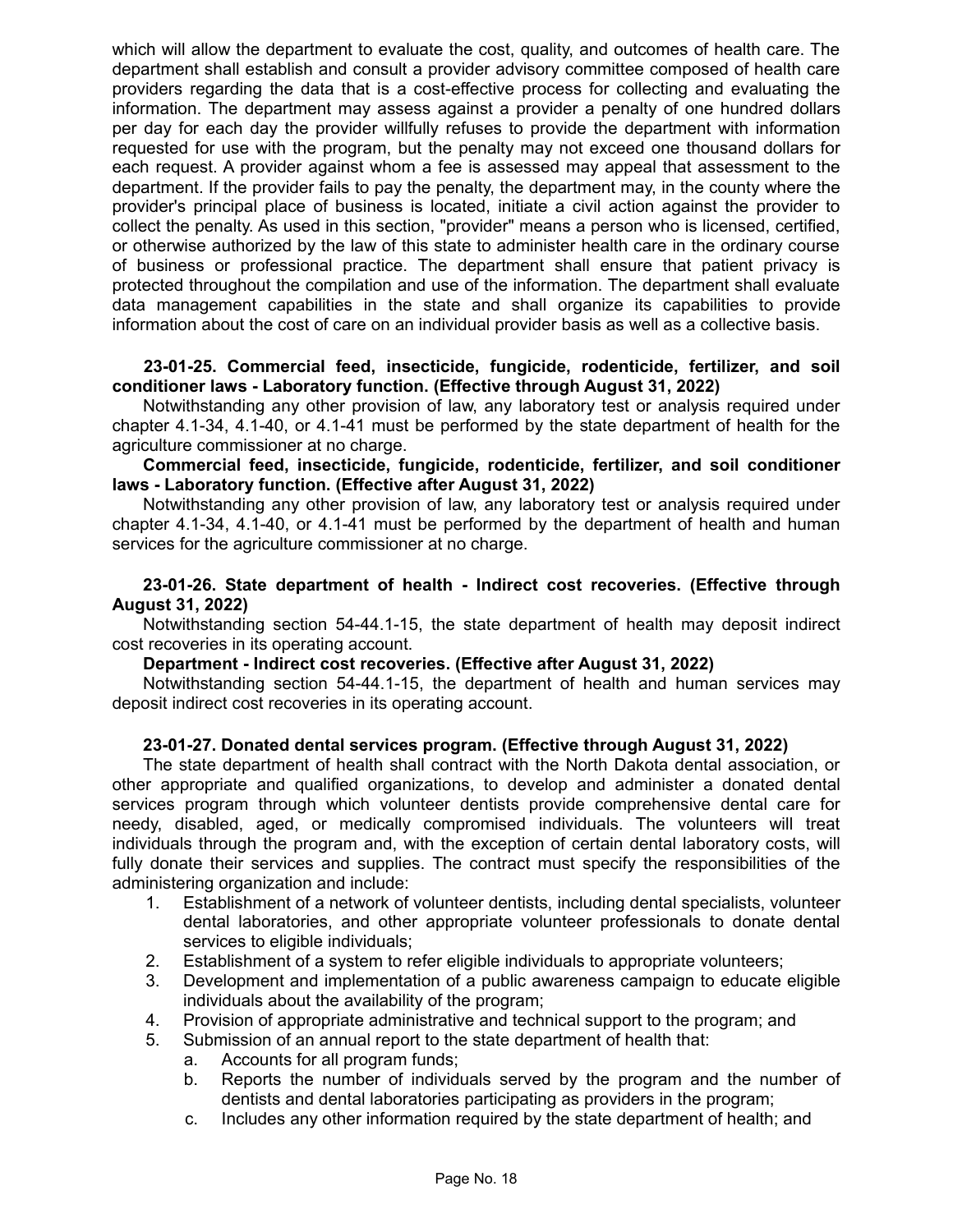d. Performs, as required by the state department of health, any other duty relating to the program.

## **Donated dental services program. (Effective after August 31, 2022)**

The department of health and human services shall contract with the North Dakota dental association, or other appropriate and qualified organizations, to develop and administer a donated dental services program through which volunteer dentists provide comprehensive dental care for needy, disabled, aged, or medically compromised individuals. The volunteers will treat individuals through the program and, with the exception of certain dental laboratory costs, will fully donate their services and supplies. The contract must specify the responsibilities of the administering organization and include:

- 1. Establishment of a network of volunteer dentists, including dental specialists, volunteer dental laboratories, and other appropriate volunteer professionals to donate dental services to eligible individuals;
- 2. Establishment of a system to refer eligible individuals to appropriate volunteers;
- 3. Development and implementation of a public awareness campaign to educate eligible individuals about the availability of the program;
- 4. Provision of appropriate administrative and technical support to the program; and
- 5. Submission of an annual report to the department of health and human services that: a. Accounts for all program funds;
	- b. Reports the number of individuals served by the program and the number of dentists and dental laboratories participating as providers in the program;
	- c. Includes any other information required by the department of health and human services; and
	- d. Performs, as required by the department of health and human services, any other duty relating to the program.

### **23-01-28. Combined purchasing with local public health units - Continuing appropriation. (Effective through August 31, 2022)**

The state department of health may make combined or joint purchases with or on behalf of local public health units for items or services. Payments received by the state department of health from local public health units pursuant to a combined or joint purchase must be deposited in the operating fund and are appropriated as a standing and continuing appropriation to the state department of health for the purpose of this section.

# **Combined purchasing with local public health units - Continuing appropriation. (Effective after August 31, 2022)**

The department of health and human services may make combined or joint purchases with or on behalf of local public health units for items or services. Payments received by the department of health and human services from local public health units pursuant to a combined or joint purchase must be deposited in the operating fund and are appropriated as a standing and continuing appropriation to the department of health and human services for the purpose of this section.

### **23-01-29. Bone marrow donor education. (Effective through August 31, 2022)**

The state department of health shall provide information and educational materials to the public regarding bone marrow donation through the national marrow donor program. The department shall seek assistance from the national marrow donor program to establish a system to distribute materials, ensure that the materials are updated periodically, and address the education and recruitment of minority populations.

### **Bone marrow donor education. (Effective after August 31, 2022)**

The department of health and human services shall provide information and educational materials to the public regarding bone marrow donation through the national marrow donor program. The department shall seek assistance from the national marrow donor program to establish a system to distribute materials, ensure that the materials are updated periodically, and address the education and recruitment of minority populations.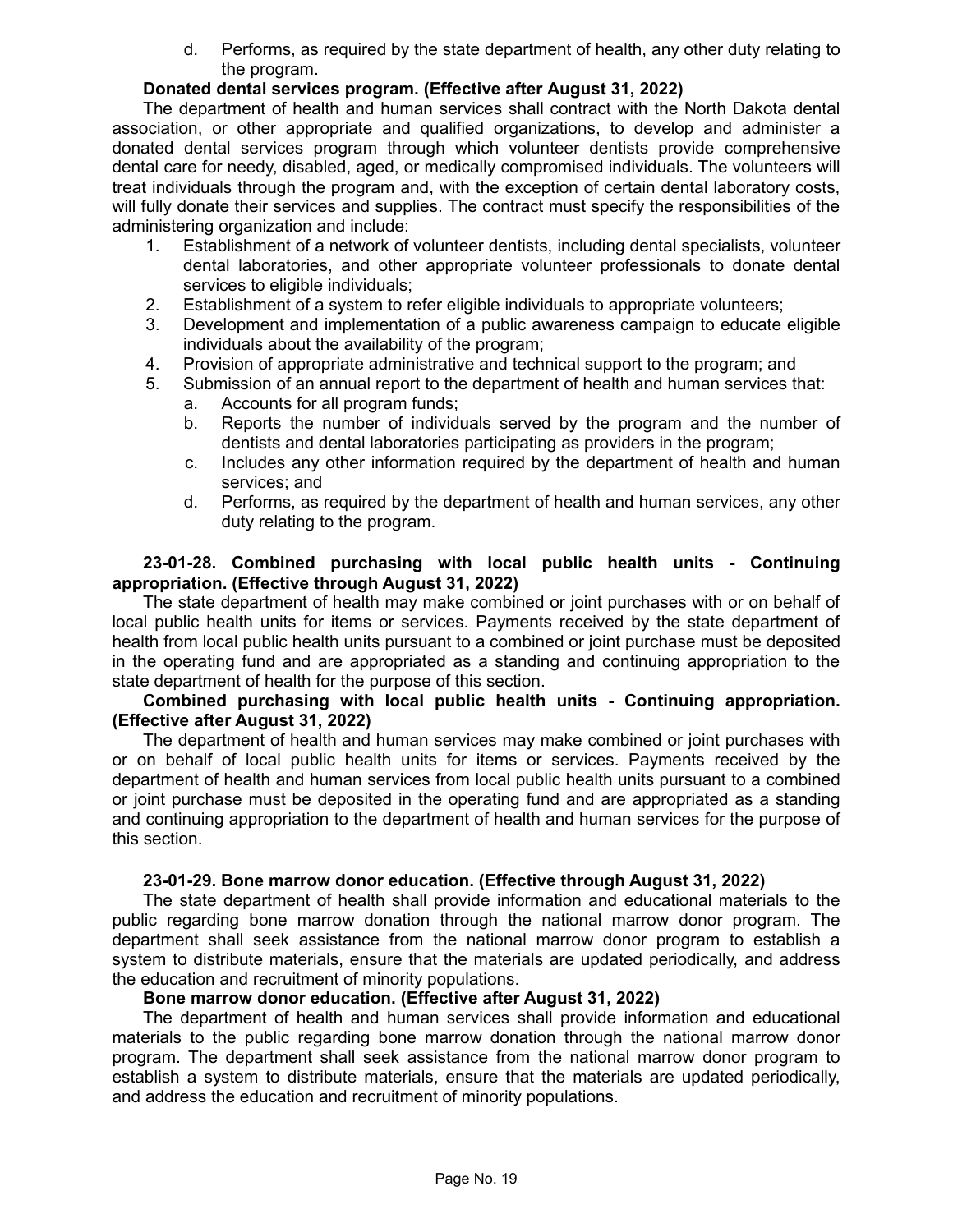### **23-01-30. Zoning regulation of concentrated animal feeding operations - Central repository.**

Repealed by S.L. 2017, ch. 199, §74.

## **23-01-31. North Dakota health information technology steering committee.**

Repealed by S.L. 2009, ch. 519, § 6.

#### **23-01-32. Viral hepatitis program - Vaccination - Study. (Effective through August 31, 2022)**

- 1. The state department of health shall establish and administer a viral hepatitis program with the goal of distributing to residents of the state who are at an increased risk for exposure to viral hepatitis information that addresses the higher incidence of hepatitis C exposure and infection among these populations, addresses the dangers presented by the disease, and provides contacts for additional information and referrals.
- 2. The department shall establish a list of classes of individuals by category that are at increased risk for viral hepatitis exposure. The list must be consistent with recommendations developed by the federal centers for disease control and prevention. The department shall determine the type of information the department will distribute under the program and the form and manner of distribution.
- 3. The department shall establish a vaccination and testing program, to be coordinated by the department through local public health units.

## **Viral hepatitis program - Vaccination - Study. (Effective after August 31, 2022)**

- 1. The department of health and human services shall establish and administer a viral hepatitis program with the goal of distributing to residents of the state who are at an increased risk for exposure to viral hepatitis information that addresses the higher incidence of hepatitis C exposure and infection among these populations, addresses the dangers presented by the disease, and provides contacts for additional information and referrals.
- 2. The department shall establish a list of classes of individuals by category that are at increased risk for viral hepatitis exposure. The list must be consistent with recommendations developed by the federal centers for disease control and prevention. The department shall determine the type of information the department will distribute under the program and the form and manner of distribution.
- 3. The department shall establish a vaccination and testing program, to be coordinated by the department through local public health units.

### **23-01-33. Human papilloma virus - Information. (Effective through August 31, 2022)**

The state department of health shall educate the public about the human papilloma virus and the availability of a human papilloma virus vaccine; promote immunization against the human papilloma virus; and distribute informational material regarding the human papilloma virus and the human papilloma virus vaccine. The department shall distribute the informational material through relevant department programs and divisions, including breast and cervical cancer control programs; immunization programs; family planning programs; and human immunodeficiency virus and sexually transmitted disease programs. Informational materials distributed must include the recommendations of the advisory committee on immunization practices of the federal centers for disease control and prevention; contain information relevant to the target populations of each of the participating programs and divisions distributing the informational material; and contain information regarding the availability of the vaccine through the vaccines for children program operated by the department under 42 U.S.C. 1396s, and the medical assistance program.

# **Human papilloma virus - Information. (Effective after August 31, 2022)**

The department of health and human services shall educate the public about the human papilloma virus and the availability of a human papilloma virus vaccine; promote immunization against the human papilloma virus; and distribute informational material regarding the human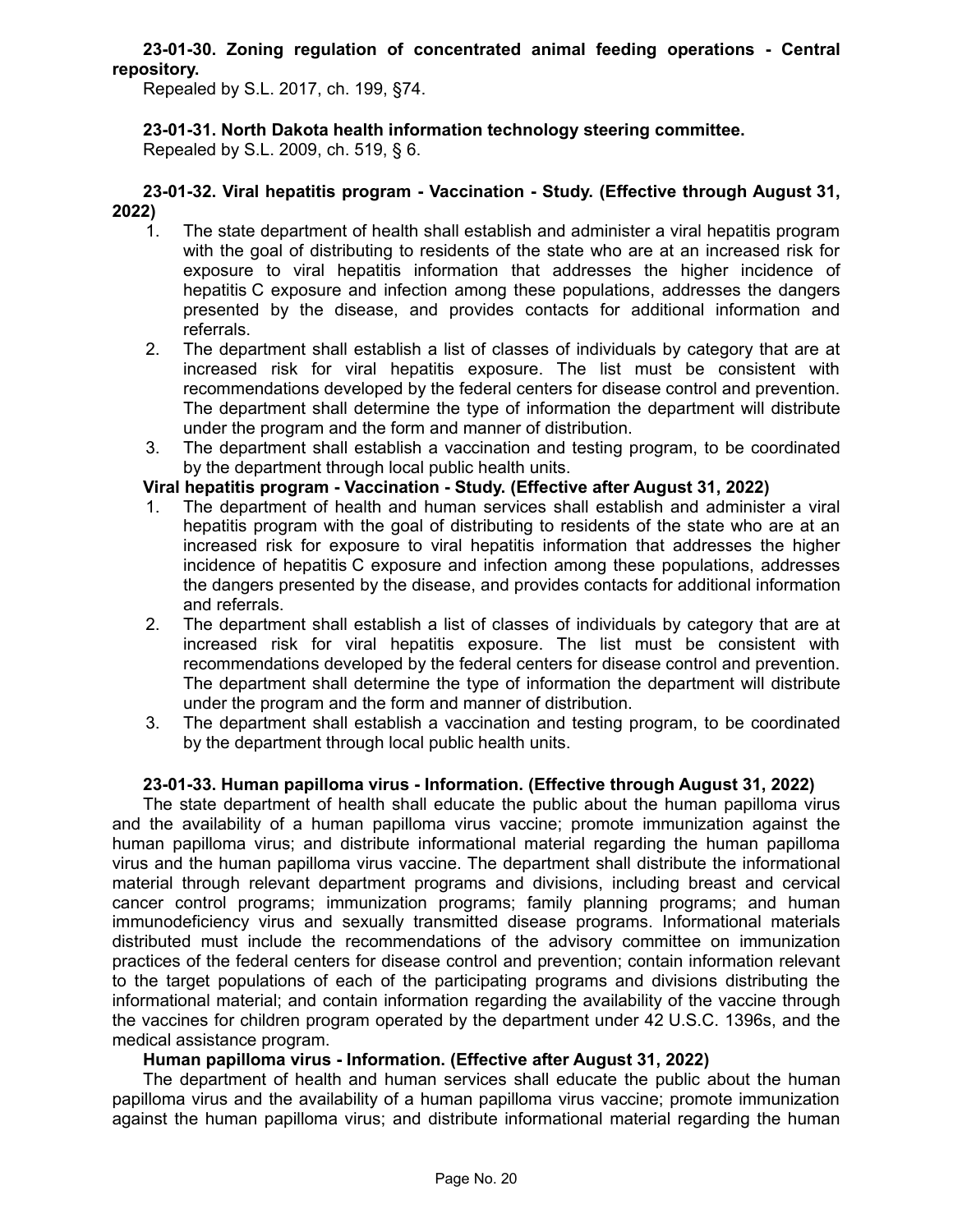papilloma virus and the human papilloma virus vaccine. The department shall distribute the informational material through relevant department programs and divisions, including breast and cervical cancer control programs; immunization programs; family planning programs; and human immunodeficiency virus and sexually transmitted disease programs. Informational materials distributed must include the recommendations of the advisory committee on immunization practices of the federal centers for disease control and prevention; contain information relevant to the target populations of each of the participating programs and divisions distributing the informational material; and contain information regarding the availability of the vaccine through the vaccines for children program operated by the department under 42 U.S.C. 1396s, and the medical assistance program.

### **23-01-34. Children with special health care needs - Program administration. (Effective through August 31, 2022)**

The state department of health shall administer programs for children with special health care needs as may be necessary to conform to title 5, part 2, of the federal Social Security Act, as amended through July 1, 2007 [Pub. L. 74-271; 49 Stat. 620; 42 U.S.C. 701 et seq.], including providing services and assistance to children with special health care needs and their families and developing and operating clinics for the identification, screening, referral, and treatment of children with special health care needs.

### **Children with special health care needs - Program administration. (Effective after August 31, 2022)**

The department of health and human services shall administer programs for children with special health care needs as may be necessary to conform to title 5, part 2, of the federal Social Security Act, as amended through July 1, 2007 [Pub. L. 74-271; 49 Stat. 620; 42 U.S.C. 701 et seq.], including providing services and assistance to children with special health care needs and their families and developing and operating clinics for the identification, screening, referral, and treatment of children with special health care needs.

### **23-01-35. Tattooing, body piercing, branding, subdermal implants, or scarification - Permit - Fee - Adoption of rules - Exemptions - Injury reports. (Effective through August 31, 2022)**

- 1. A person may not operate a facility providing tattooing, body piercing, branding, subdermal implant, or scarification services without a permit issued by the department under this section. The holder of a permit shall display the permit in a conspicuous place at the facility for which the permit is issued. A permit issued under this section expires annually. An applicant for a permit shall submit an application for a permit to the department, on a form provided by the department, with a permit fee established by the department. The application must include the name and complete mailing address and street address of the facility and any other information reasonably required by the department for the administration of this section.
- 2. The health council shall adopt rules to regulate any person that receives compensation for engaging in the practice of tattooing, body piercing, branding, subdermal implants, or scarification. The rules must establish health and safety requirements and limitations with respect to the age of an individual who may receive a tattoo, body piercing, or scarification and may prohibit any practice that the health council deems unsafe or a threat to public health.
- 3. A facility is exempt from subsection 1 if the facility provides body piercing that is limited to the piercing of the noncartilaginous perimeter or lobe of the ear and the facility does not provide tattooing, branding, scarification, or subdermal implants. A person is exempt from regulation under subsection 2 if the person's practice under this section is limited to piercing of the noncartilaginous perimeter or lobe of the ear. A licensed health care professional acting within that professional's scope of practice and the associated medical facility are exempt from this section.
- 4. If a customer of a facility regulated under this section reports to the facility an injury the customer or operator of the facility believes to have resulted from the tattooing, body piercing, branding, subdermal implanting, or scarification provided at the facility, the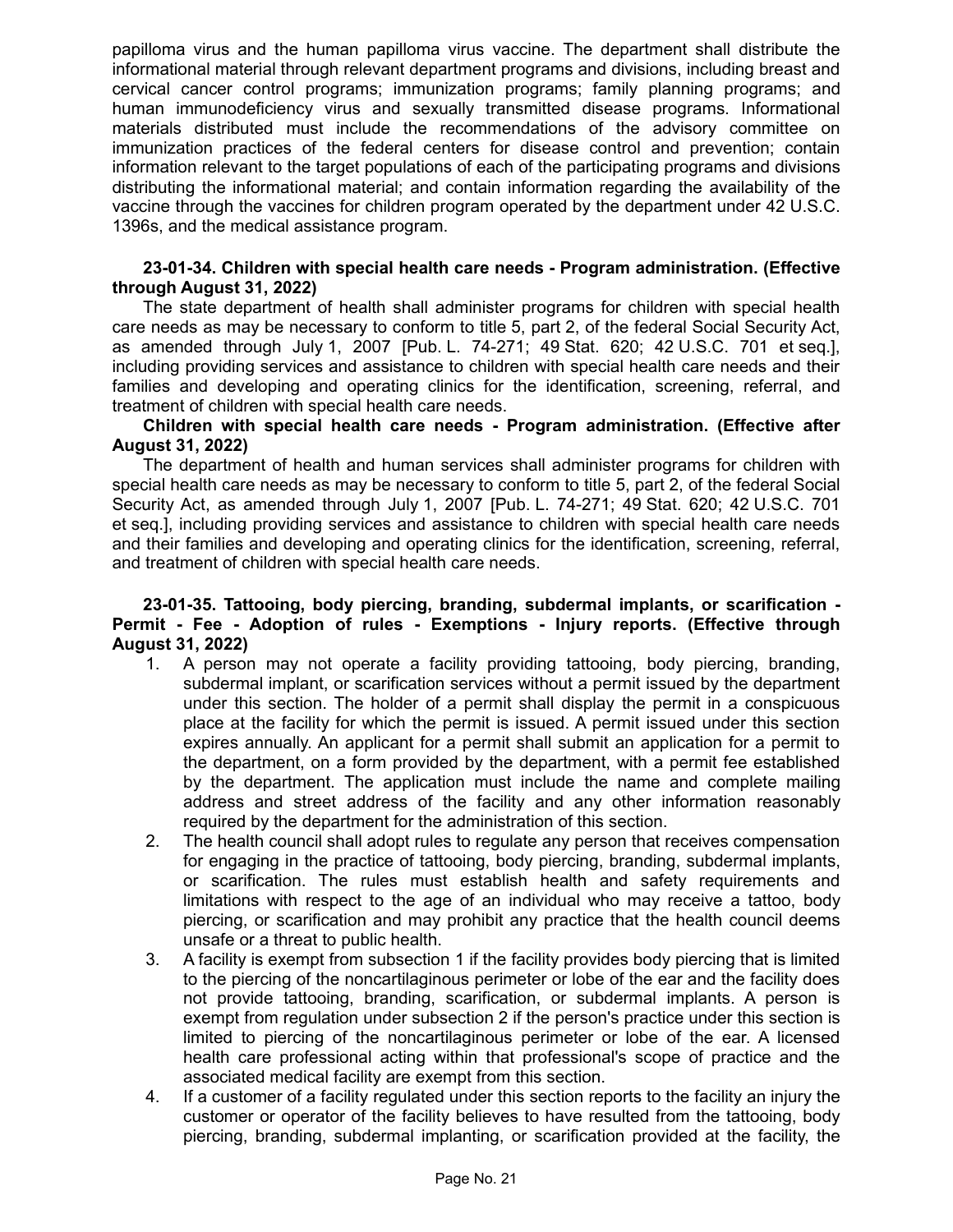operator of the facility shall provide the customer with written information on how to report the alleged injury to the state department of health. If a licensed health care professional treats a patient for an injury the professional determines, in the exercise of professional judgment, occurred as a result of a service regulated under this section, the professional shall report the circumstances to the state department of health. A licensed health care professional is immune from liability for making or not making a report under this subsection.

5. The fees established by the department must be based on the cost of conducting routine and complaint inspections and enforcement actions and preparing and sending license renewals. Fees collected under this section must be deposited in the department's operating fund in the state treasury and any expenditure from the fund is subject to appropriation by the legislative assembly. The department shall waive all or a portion of the fee for any facility that is subject to local jurisdiction.

**Tattooing, body piercing, branding, subdermal implants, or scarification - Permit - Fee - Adoption of rules - Exemptions - Injury reports. (Effective after August 31, 2022)**

- 1. A person may not operate a facility providing tattooing, body piercing, branding, subdermal implant, or scarification services without a permit issued by the department under this section. The holder of a permit shall display the permit in a conspicuous place at the facility for which the permit is issued. A permit issued under this section expires annually. An applicant for a permit shall submit an application for a permit to the department, on a form provided by the department, with a permit fee established by the department. The application must include the name and complete mailing address and street address of the facility and any other information reasonably required by the department for the administration of this section.
- 2. The department of health and human services shall adopt rules to regulate any person that receives compensation for engaging in the practice of tattooing, body piercing, branding, subdermal implants, or scarification. The rules must establish health and safety requirements and limitations with respect to the age of an individual who may receive a tattoo, body piercing, or scarification and may prohibit any practice that the department of health and human services deems unsafe or a threat to public health.
- 3. A facility is exempt from subsection 1 if the facility provides body piercing that is limited to the piercing of the noncartilaginous perimeter or lobe of the ear and the facility does not provide tattooing, branding, scarification, or subdermal implants. A person is exempt from regulation under subsection 2 if the person's practice under this section is limited to piercing of the noncartilaginous perimeter or lobe of the ear. A licensed health care professional acting within that professional's scope of practice and the associated medical facility are exempt from this section.
- 4. If a customer of a facility regulated under this section reports to the facility an injury the customer or operator of the facility believes to have resulted from the tattooing, body piercing, branding, subdermal implanting, or scarification provided at the facility, the operator of the facility shall provide the customer with written information on how to report the alleged injury to the department of health and human services. If a licensed health care professional treats a patient for an injury the professional determines, in the exercise of professional judgment, occurred as a result of a service regulated under this section, the professional shall report the circumstances to the department of health and human services. A licensed health care professional is immune from liability for making or not making a report under this subsection.
- 5. The fees established by the department must be based on the cost of conducting routine and complaint inspections and enforcement actions and preparing and sending license renewals. Fees collected under this section must be deposited in the department's operating fund in the state treasury and any expenditure from the fund is subject to appropriation by the legislative assembly. The department shall waive all or a portion of the fee for any facility that is subject to local jurisdiction.

# **23-01-36. Appeal from permit proceedings.**

Repealed by S.L. 2017, ch. 199, §74.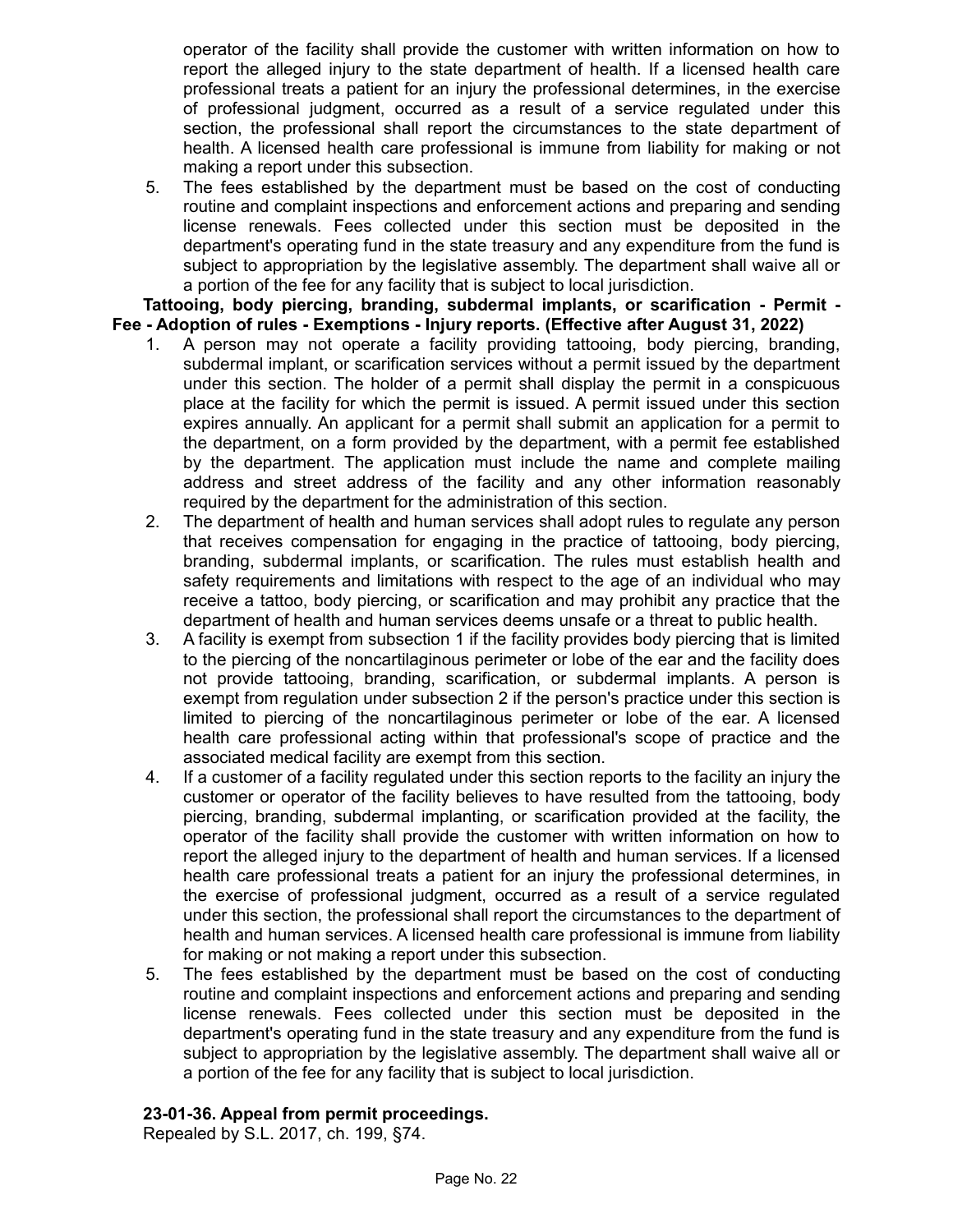# **23-01-37. Survey program - Health facilities construction or renovation projects - Innovation waivers - Continuing appropriation. (Effective through August 31, 2022)**

- 1. The state department of health shall conduct a life safety survey process for all health facilities licensed by the division of health facilities of the state department of health during and at the conclusion of a construction, renovation, or construction and renovation project.
	- a. In conducting a survey under this section, if the department uses a third party to review construction and renovation plans, the licensed provider shall negotiate and approve the price of the review services, the department shall contract with the third party, and the licensed provider shall pay the department for the review services.
	- b. The department shall deposit in the department's operating account any payments received from a licensed provider under subdivision a. There is appropriated to the department on a continuing basis any funds deposited under subdivision a for the purpose of paying a third-party reviewer.
- 2. The department may charge a reasonable fee for the review of plans for construction, renovation, or construction and renovation projects performed under this section based on the size of the project. Revenues derived from the fees collected under this subsection must be deposited in the department's operating fund in the state treasury.
- 3. The state department of health shall make an initial determination on a construction, renovation, or construction and renovation project of:
	- a. No more than one million dollars within twenty-eight days of receipt of a complete application;
	- b. More than one million dollars but no more than four million dollars within forty-two days of receipt of a complete application; and
	- c. More than four million dollars within fifty-six days of receipt of a complete application.
- 4. Following an initial determination under subsection 3, the state department of health shall make any followup determination on a construction, renovation, or construction and renovation project within fourteen days of receipt of the licensed provider's response to the initial determination.
- 5. The state department of health may approve a request for a waiver of a state law or rule relating to an innovative construction, renovation, or construction and renovation project if the lack of compliance does not adversely affect health or safety.
- 6. The department shall design and operate the program in a manner that will provide that the surveyor that performs a life safety survey under this section does not violate the federal requirements associated with Medicare-certified life safety surveys.

**Survey program - Health facilities construction or renovation projects - Innovation waivers - Continuing appropriation. (Effective after August 31, 2022)**

- 1. The department of health and human services shall conduct a life safety survey process for all health facilities licensed by the division of health facilities of the department of health and human services during and at the conclusion of a construction, renovation, or construction and renovation project.
	- a. In conducting a survey under this section, if the department uses a third party to review construction and renovation plans, the licensed provider shall negotiate and approve the price of the review services, the department shall contract with the third party, and the licensed provider shall pay the department for the review services.
	- b. The department shall deposit in the department's operating account any payments received from a licensed provider under subdivision a. There is appropriated to the department on a continuing basis any funds deposited under subdivision a for the purpose of paying a third-party reviewer.
- 2. The department may charge a reasonable fee for the review of plans for construction, renovation, or construction and renovation projects performed under this section based on the size of the project. Revenues derived from the fees collected under this subsection must be deposited in the department's operating fund in the state treasury.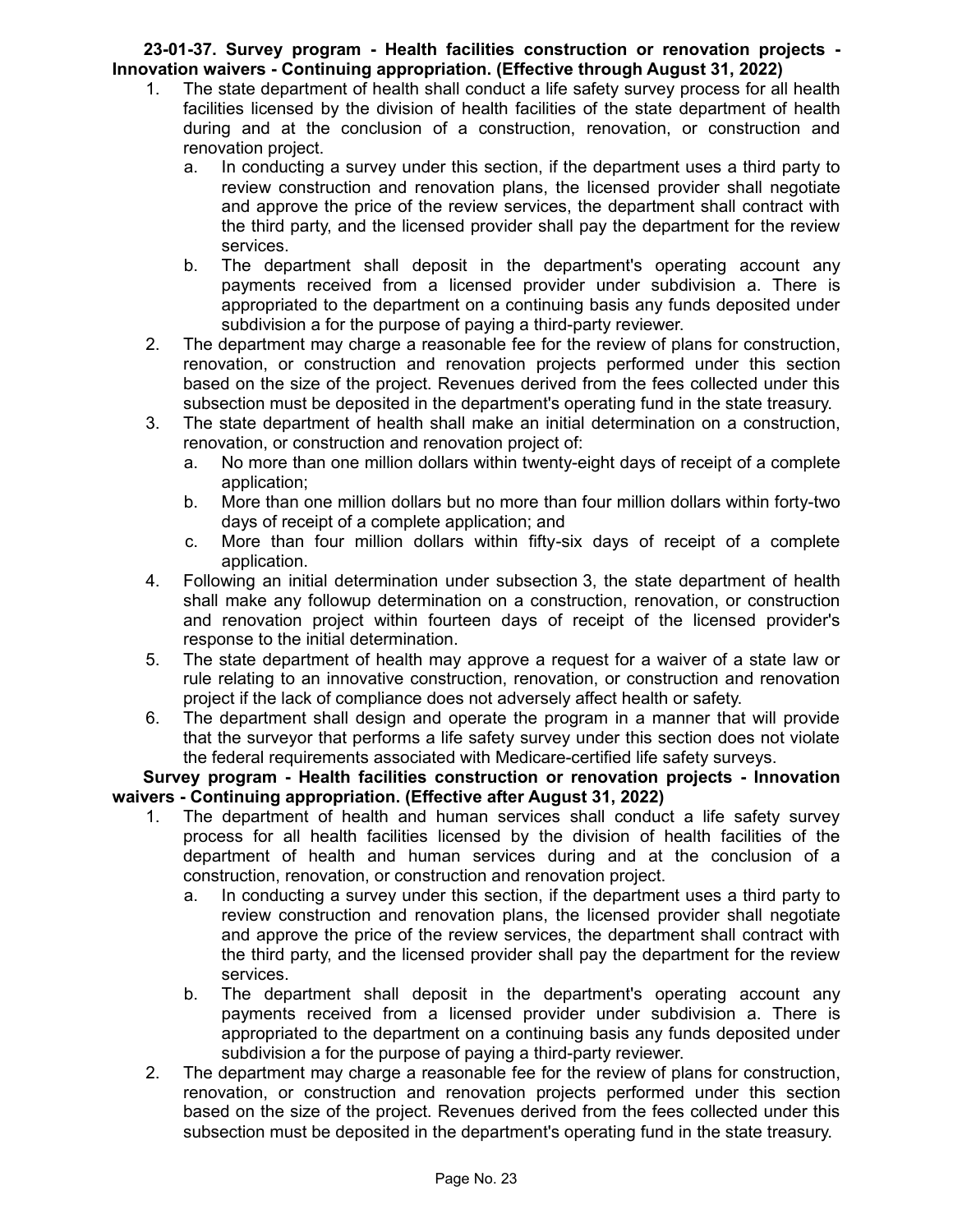- 3. The department of health and human services shall make an initial determination on a construction, renovation, or construction and renovation project of:
	- a. No more than one million dollars within twenty-eight days of receipt of a complete application;
	- b. More than one million dollars but no more than four million dollars within forty-two days of receipt of a complete application; and
	- c. More than four million dollars within fifty-six days of receipt of a complete application.
- 4. Following an initial determination under subsection 3, the department of health and human services shall make any followup determination on a construction, renovation, or construction and renovation project within fourteen days of receipt of the licensed provider's response to the initial determination.
- 5. The department of health and human services may approve a request for a waiver of a state law or rule relating to an innovative construction, renovation, or construction and renovation project if the lack of compliance does not adversely affect health or safety.
- 6. The department shall design and operate the program in a manner that will provide that the surveyor that performs a life safety survey under this section does not violate the federal requirements associated with Medicare-certified life safety surveys.

# **23-01-38. Electronic drug prior authorization and transmission - Limitations.**

- 1. Except as otherwise provided under this subsection, effective August 1, 2015, a drug prior authorization request must be accessible to a health care provider with the provider's electronic prescribing software system and must be accepted electronically, through a secure electronic transmission, by the payer, by the insurance company, or by the pharmacy benefit manager responsible for implementing or adjudicating or for implementing and adjudicating the authorization or denial of the prior authorization request. For purposes of this section, a facsimile is not an electronic transmission. The requirements in this section do not apply to workforce safety and insurance.
- 2. Effective August 1, 2013, electronic transmission devices used to communicate a prescription to a pharmacist may not use any means or permit any other person to use any means, including advertising, commercial messaging, and popup advertisements, to influence or attempt to influence through economic incentives the prescribing decision of a prescribing practitioner at the point of care. Such means may not be triggered by or be in specific response to the input, selection, or act of a prescribing practitioner or the prescribing practitioner's staff in prescribing a certain pharmaceutical or directing a patient to a certain pharmacy. Any electronic communication sent to the prescriber, including advertising, commercial messaging, or popup advertisements must be consistent with the product label, supported by scientific evidence, and meet the federal food and drug administration requirements for advertising pharmaceutical products.
- 3. Electronic prescribing software may show information regarding a payer's formulary if the software is not designed to preclude or make more difficult the act of a prescribing practitioner or patient selecting any particular pharmacy or pharmaceutical.

## **23-01-39. Immunization program - Provider choice - Purchasing. (Effective through August 31, 2022)**

- 1. As used in this section:
	- a. "Department" means the state department of health.
	- b. "North Dakota immunization advisory committee" means the group of private health care providers, local public health units, department staff, and other applicable individuals which makes immunization and vaccine selection recommendations to the North Dakota immunization program.
	- c. "North Dakota immunization program" means the program administered by the department to provide vaccinations to North Dakota children consistent with state and federal law.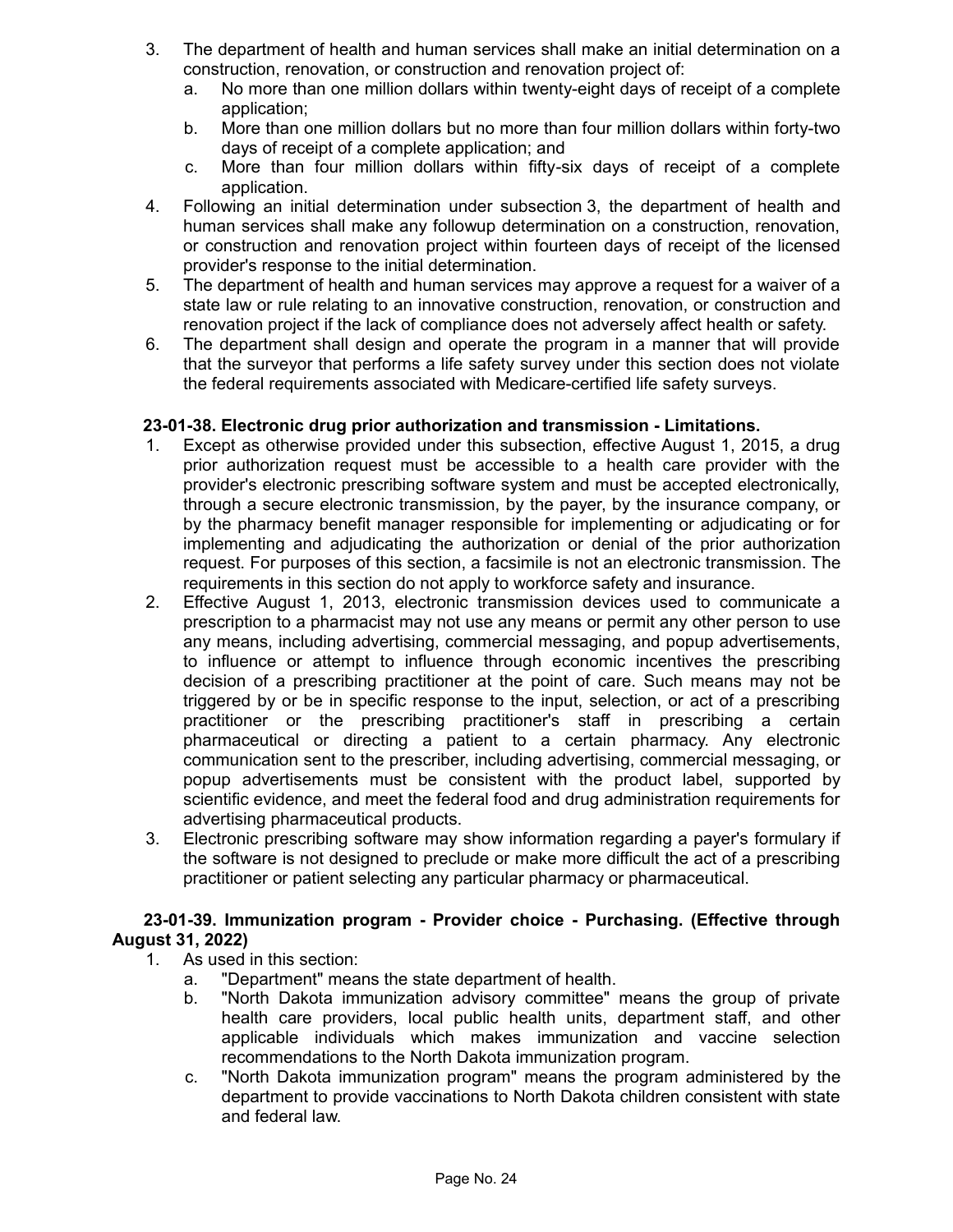- d. "Program-eligible child" means any child, who is under nineteen years of age, whose custodial parent or legal guardian resides in this state.
- e. "Vaccine" means any vaccine recommended by the federal advisory committee on immunization practices of the centers for disease control and prevention.
- f. "Vaccines for children program" is a federally funded program that provides vaccines at no cost to eligible children pursuant to section 1928 of the Social Security Act [42 U.S.C. 1396s].
- 2. As part of the North Dakota immunization program:
	- a. The department shall implement a provider choice system as part of the state's implementation of the vaccines for children program. This provider choice system must provide a health care provider participating in the state's vaccines for children program or in any other immunization program for children, adolescents, or adults which is administered through the state using federal or state funds, may select any licensed vaccine, including combination vaccines, and any dosage forms that have in effect a recommendation from the federal advisory committee on immunization practices. This subsection does not apply in the event of a shortage or delay in vaccine availability, disaster, public health emergency, terrorist attack, hostile military or paramilitary action, or extraordinary law enforcement emergency.
	- b. The department may establish a program through which the department purchases vaccines through the federal vaccine purchasing contract.
		- (1) The department shall supply public health units with the purchased vaccines. A public health unit that receives vaccines under this subdivision shall administer the vaccines to program-eligible children.
		- (2) A public health unit that receives vaccines under this purchasing program may not bill an insurer for the cost of the vaccine but may charge an administration fee.
		- (3) The department shall fund this purchasing program through participation in the vaccines for children program, the federal section 317 vaccine program, and state funds appropriated for this purpose. If it appears there will be inadequate funds to fund this purchasing program, the department shall petition the emergency commission for a transfer from the state contingency fund. The emergency commission may grant the transfer request, or so much thereof as may be necessary, to fund this purchasing program.

**Immunization program - Provider choice - Purchasing. (Effective after August 31,**

# **2022)**

- 1. As used in this section:
	- a. "Department" means the department of health and human services.
	- b. "North Dakota immunization advisory committee" means the group of private health care providers, local public health units, department staff, and other applicable individuals which makes immunization and vaccine selection recommendations to the North Dakota immunization program.
	- c. "North Dakota immunization program" means the program administered by the department to provide vaccinations to North Dakota children consistent with state and federal law.
	- d. "Program-eligible child" means any child, who is under nineteen years of age, whose custodial parent or legal guardian resides in this state.
	- e. "Vaccine" means any vaccine recommended by the federal advisory committee on immunization practices of the centers for disease control and prevention.
	- f. "Vaccines for children program" is a federally funded program that provides vaccines at no cost to eligible children pursuant to section 1928 of the Social Security Act [42 U.S.C. 1396s].
- 2. As part of the North Dakota immunization program:
	- a. The department shall implement a provider choice system as part of the state's implementation of the vaccines for children program. This provider choice system must provide a health care provider participating in the state's vaccines for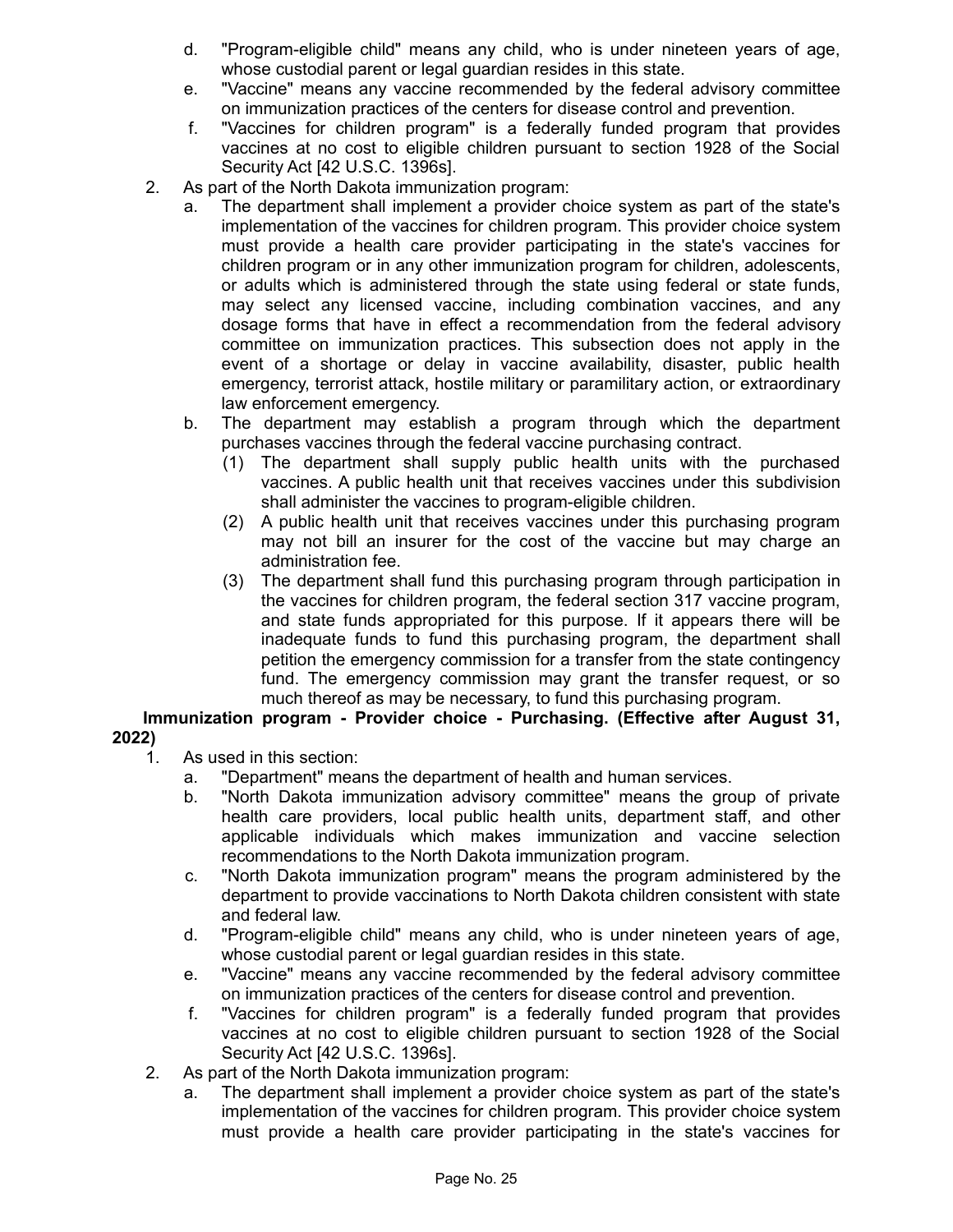children program or in any other immunization program for children, adolescents, or adults which is administered through the state using federal or state funds, may select any licensed vaccine, including combination vaccines, and any dosage forms that have in effect a recommendation from the federal advisory committee on immunization practices. This subsection does not apply in the event of a shortage or delay in vaccine availability, disaster, public health emergency, terrorist attack, hostile military or paramilitary action, or extraordinary law enforcement emergency.

- b. The department may establish a program through which the department purchases vaccines through the federal vaccine purchasing contract.
	- (1) The department shall supply public health units with the purchased vaccines. A public health unit that receives vaccines under this subdivision shall administer the vaccines to program-eligible children.
	- (2) A public health unit that receives vaccines under this purchasing program may not bill an insurer for the cost of the vaccine but may charge an administration fee.
	- (3) The department shall fund this purchasing program through participation in the vaccines for children program, the federal section 317 vaccine program, and state funds appropriated for this purpose. If it appears there will be inadequate funds to fund this purchasing program, the department shall petition the emergency commission for a transfer from the state contingency fund. The emergency commission may grant the transfer request, or so much thereof as may be necessary, to fund this purchasing program.

**23-01-40. Diabetes goals and plans - Report to legislative management. (Effective through August 31, 2022)**

- 1. The department of human services, state department of health, Indian affairs commission, and public employees retirement system shall collaborate to identify goals and benchmarks while also developing individual agency plans to reduce the incidence of diabetes in the state, improve diabetes care, and control complications associated with diabetes.
- 2. Before June first of each even-numbered year the department of human services, state department of health, Indian affairs commission, and public employees retirement system shall submit a report to the legislative management on the following:
	- a. The financial impact and reach diabetes is having on the agency, the state, and localities. Items included in this assessment must include the number of lives with diabetes impacted or covered by the agency, the number of lives with diabetes and family members impacted by prevention and diabetes control programs implemented by the agency, the financial toll or impact diabetes and diabetes complications places on the agency's programs, and the financial toll or impact diabetes and diabetes complications places on the agency's programs in comparison to other chronic diseases and conditions.
	- b. An assessment of the benefits of implemented programs and activities aimed at controlling diabetes and preventing the disease. This assessment must document the amount and source for any funding directed to the agency from the legislative assembly for programs and activities aimed at reaching those with diabetes.
	- c. A description of the level of coordination existing between the agencies on activities, programmatic activities, and messaging on managing, treating, or preventing diabetes and diabetes complications.
	- d. The development or revision of detailed action plans for battling diabetes with a range of actionable items for consideration by the legislative assembly. The plans must identify proposed action steps to reduce the impact of diabetes, prediabetes, and related diabetes complications. The plan must identify expected outcomes of the action steps proposed in the following biennium while also establishing benchmarks for controlling and preventing relevant forms of diabetes.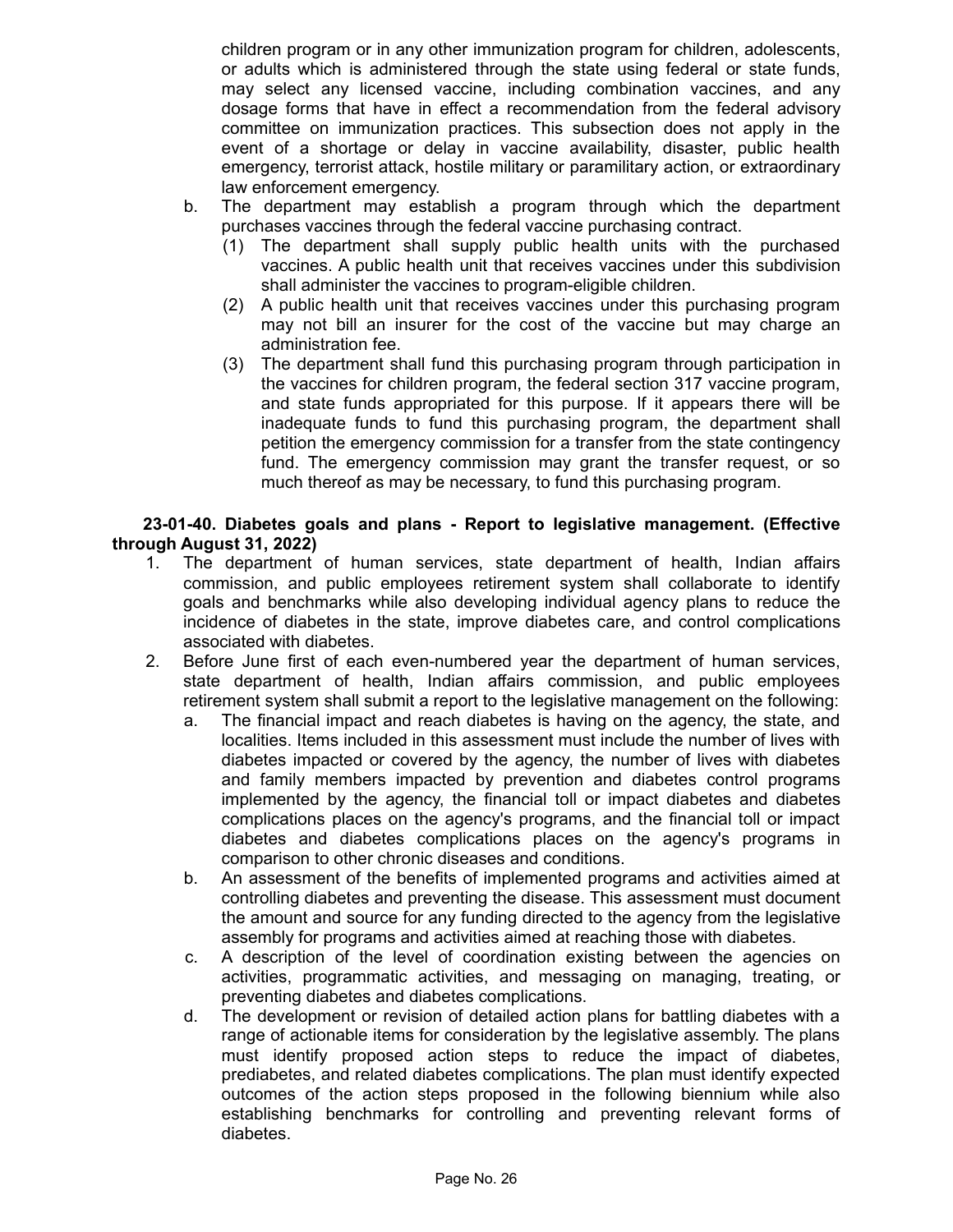e. The development of a detailed budget blueprint identifying needs, costs, and resources required to implement the plan identified in subdivision d. This blueprint must include a budget range for all options presented in the plan identified in subdivision d for consideration by the legislative assembly.

**Diabetes goals and plans - Report to legislative management. (Effective after August 31, 2022)**

- 1. The department of health and human services, Indian affairs commission, and public employees retirement system shall collaborate to identify goals and benchmarks while also developing individual agency plans to reduce the incidence of diabetes in the state, improve diabetes care, and control complications associated with diabetes.
- 2. Before June first of each even-numbered year the department of health and human services, Indian affairs commission, and public employees retirement system shall submit a report to the legislative management on the following:
	- a. The financial impact and reach diabetes is having on the agency, the state, and localities. Items included in this assessment must include the number of lives with diabetes impacted or covered by the agency, the number of lives with diabetes and family members impacted by prevention and diabetes control programs implemented by the agency, the financial toll or impact diabetes and diabetes complications places on the agency's programs, and the financial toll or impact diabetes and diabetes complications places on the agency's programs in comparison to other chronic diseases and conditions.
	- b. An assessment of the benefits of implemented programs and activities aimed at controlling diabetes and preventing the disease. This assessment must document the amount and source for any funding directed to the agency from the legislative assembly for programs and activities aimed at reaching those with diabetes.
	- c. A description of the level of coordination existing between the agencies on activities, programmatic activities, and messaging on managing, treating, or preventing diabetes and diabetes complications.
	- d. The development or revision of detailed action plans for battling diabetes with a range of actionable items for consideration by the legislative assembly. The plans must identify proposed action steps to reduce the impact of diabetes, prediabetes, and related diabetes complications. The plan must identify expected outcomes of the action steps proposed in the following biennium while also establishing benchmarks for controlling and preventing relevant forms of diabetes.
	- e. The development of a detailed budget blueprint identifying needs, costs, and resources required to implement the plan identified in subdivision d. This blueprint must include a budget range for all options presented in the plan identified in subdivision d for consideration by the legislative assembly.

## **23-01-41. Autism spectrum disorder database - Rulemaking - Confidentiality. (Effective through August 31, 2022)**

- 1. The state department of health shall establish and administer an autism spectrum disorder database. The database must include a record of all reported cases of autism spectrum disorder in the state and any other information determined relevant and appropriate by the department in order to complete epidemiologic surveys of the autism spectrum disorder, enable research and analysis of the autism spectrum disorder, and provide services to individuals with an autism spectrum disorder.
- 2. The state department of health shall establish criteria regarding who is qualified to report a case of autism spectrum disorder to the database. In establishing this criteria, the department shall require that the reporter be a physician or psychologist or any other licensed or certified health care professional who is qualified by training and by licensure or certification to make the diagnosis of autism spectrum disorder.
- 3. The database established under this section must: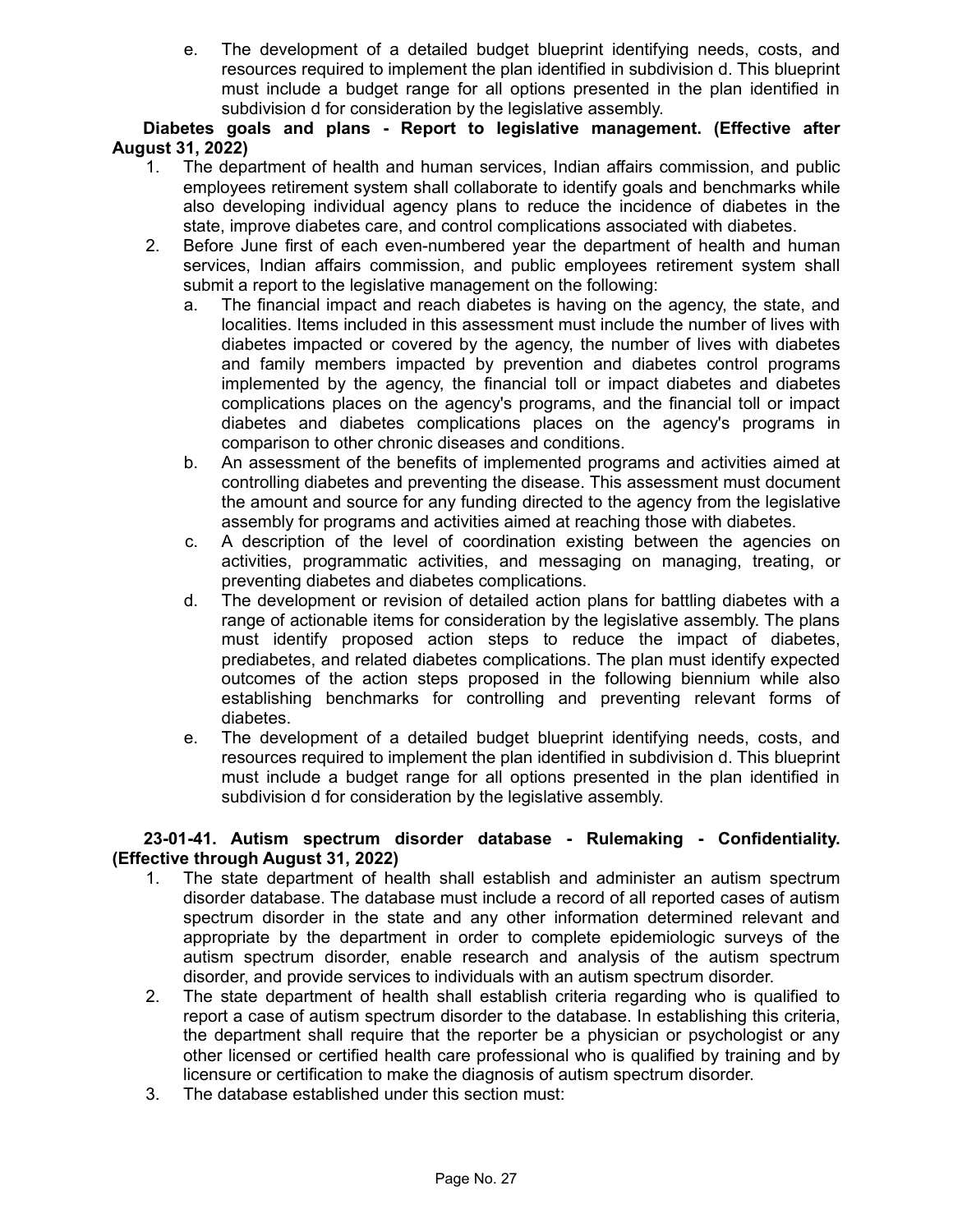- a. Include the reported individual's diagnoses under the most recent edition of the American psychiatric association's diagnostic and statistical manual of mental disorders; and
- b. Indicate whether a complete physical evaluation was performed by a licensed independent practitioner as part of the diagnostic process for autism spectrum disorder.
- 4. The health council shall adopt rules to provide for mandatory reporting to the autism spectrum disorder database and to establish reporting requirements, including timeliness requirements. A reporter who makes the diagnosis an individual is affected with autism spectrum disorder, or the reporter's designee, shall report this diagnosis in the form or manner prescribed by the state department of health.
- 5. The state department of health shall keep confidential all records of the database which could be used to identify a reported individual; however, the department may provide these records to other state agencies as necessary to effect the purposes of this database without regard to the confidential nature of the records. If the department provides confidential records of the database to a state agency, the department shall notify the receiving agency of the confidential nature of the records and the receiving agency shall treat these records as confidential.

# **Autism spectrum disorder database - Rulemaking - Confidentiality. (Effective after August 31, 2022)**

- 1. The department of health and human services shall establish and administer an autism spectrum disorder database. The database must include a record of all reported cases of autism spectrum disorder in the state and any other information determined relevant and appropriate by the department in order to complete epidemiologic surveys of the autism spectrum disorder, enable research and analysis of the autism spectrum disorder, and provide services to individuals with an autism spectrum disorder.
- 2. The department of health and human services shall establish criteria regarding who is qualified to report a case of autism spectrum disorder to the database. In establishing this criteria, the department shall require that the reporter be a physician or psychologist or any other licensed or certified health care professional who is qualified by training and by licensure or certification to make the diagnosis of autism spectrum disorder.
- 3. The database established under this section must:
	- a. Include the reported individual's diagnoses under the most recent edition of the American psychiatric association's diagnostic and statistical manual of mental disorders; and
	- b. Indicate whether a complete physical evaluation was performed by a licensed independent practitioner as part of the diagnostic process for autism spectrum disorder.
- 4. The department of health and human services shall adopt rules to provide for mandatory reporting to the autism spectrum disorder database and to establish reporting requirements, including timeliness requirements. A reporter who makes the diagnosis an individual is affected with autism spectrum disorder, or the reporter's designee, shall report this diagnosis in the form or manner prescribed by the department of health and human services.
- 5. The department of health and human services shall keep confidential all records of the database which could be used to identify a reported individual; however, the department may provide these records to other state agencies as necessary to effect the purposes of this database without regard to the confidential nature of the records. If the department provides confidential records of the database to a state agency, the department shall notify the receiving agency of the confidential nature of the records and the receiving agency shall treat these records as confidential.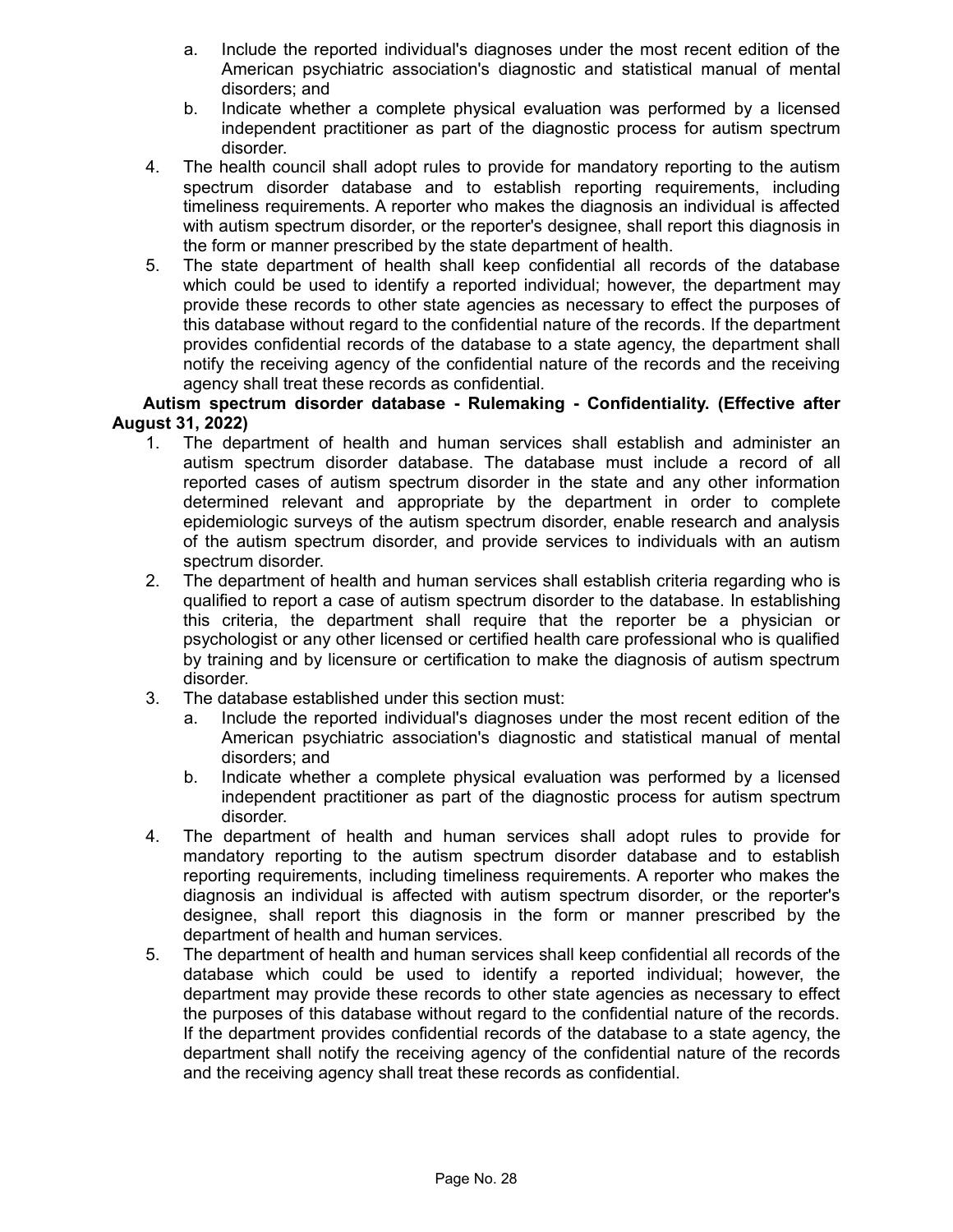# **23-01-42. Opioid antagonist prescription, distribution, possession, or use - Immunity from liability. (Effective through August 31, 2022)**

- 1. As used in this section:
	- a. "Health care professional" means a licensed or certified health care professional who is working within the scope of practice for that profession. The term may include a physician, physician assistant, advanced practice registered nurse, and pharmacist acting in the professional's scope of practice.
	- b. "Opioid antagonist" means a drug:
		- (1) That is approved by the United States food and drug administration for the treatment of a drug overdose and is recognized by the state department of health for the treatment of a drug overdose; and
		- (2) That when administered negates or neutralizes, in whole or in part, the pharmacological effects of an opioid in the body.
- 2. A health care professional acting in good faith may directly or by standing order prescribe, distribute, or dispense an opioid antagonist, if the health care professional provides training to:
	- a. An individual at risk of experiencing an opioid-related overdose; or
	- b. A family member, friend, or other individual in a position to assist an individual at risk of experiencing an opioid-related overdose.
- 3. An individual acting in good faith may receive or possess an opioid antagonist if that individual is:
	- a. An individual at risk of experiencing an opioid-related overdose; or
	- b. A family member, friend, or other individual in a position to assist an individual at risk of experiencing an opioid-related overdose.
- 4. An individual acting in good faith may self-administer an opioid antagonist or administer an opioid antagonist to another individual who the administering individual suspects is at risk of experiencing an opioid overdose.
- 5. An individual may receive, possess, or administer an opioid antagonist under subsection 3 or 4, regardless of whether the individual is the individual for or to whom the opioid antagonist is prescribed, distributed, or dispensed.
- 6. An individual who prescribes, distributes, dispenses, receives, possesses, or administers an opioid antagonist as authorized under this section is immune from civil and criminal liability for such action. A health care professional who prescribes, distributes, or dispenses an opioid antagonist as authorized under this section is not subject to professional discipline for such action. This section does not expand the scope of practice of a health care professional. Immunity from liability or discipline under this subsection does not apply if the individual's actions constitute recklessness, gross negligence, or intentional misconduct.

## **Opioid antagonist prescription, distribution, possession, or use - Immunity from liability. (Effective after August 31, 2022)**

- 1. As used in this section:
	- a. "Health care professional" means a licensed or certified health care professional who is working within the scope of practice for that profession. The term may include a physician, physician assistant, advanced practice registered nurse, and pharmacist acting in the professional's scope of practice.
	- b. "Opioid antagonist" means a drug:
		- (1) That is approved by the United States food and drug administration for the treatment of a drug overdose and is recognized by the department of health and human services for the treatment of a drug overdose; and
		- (2) That when administered negates or neutralizes, in whole or in part, the pharmacological effects of an opioid in the body.
- 2. A health care professional acting in good faith may directly or by standing order prescribe, distribute, or dispense an opioid antagonist, if the health care professional provides training to:
	- a. An individual at risk of experiencing an opioid-related overdose; or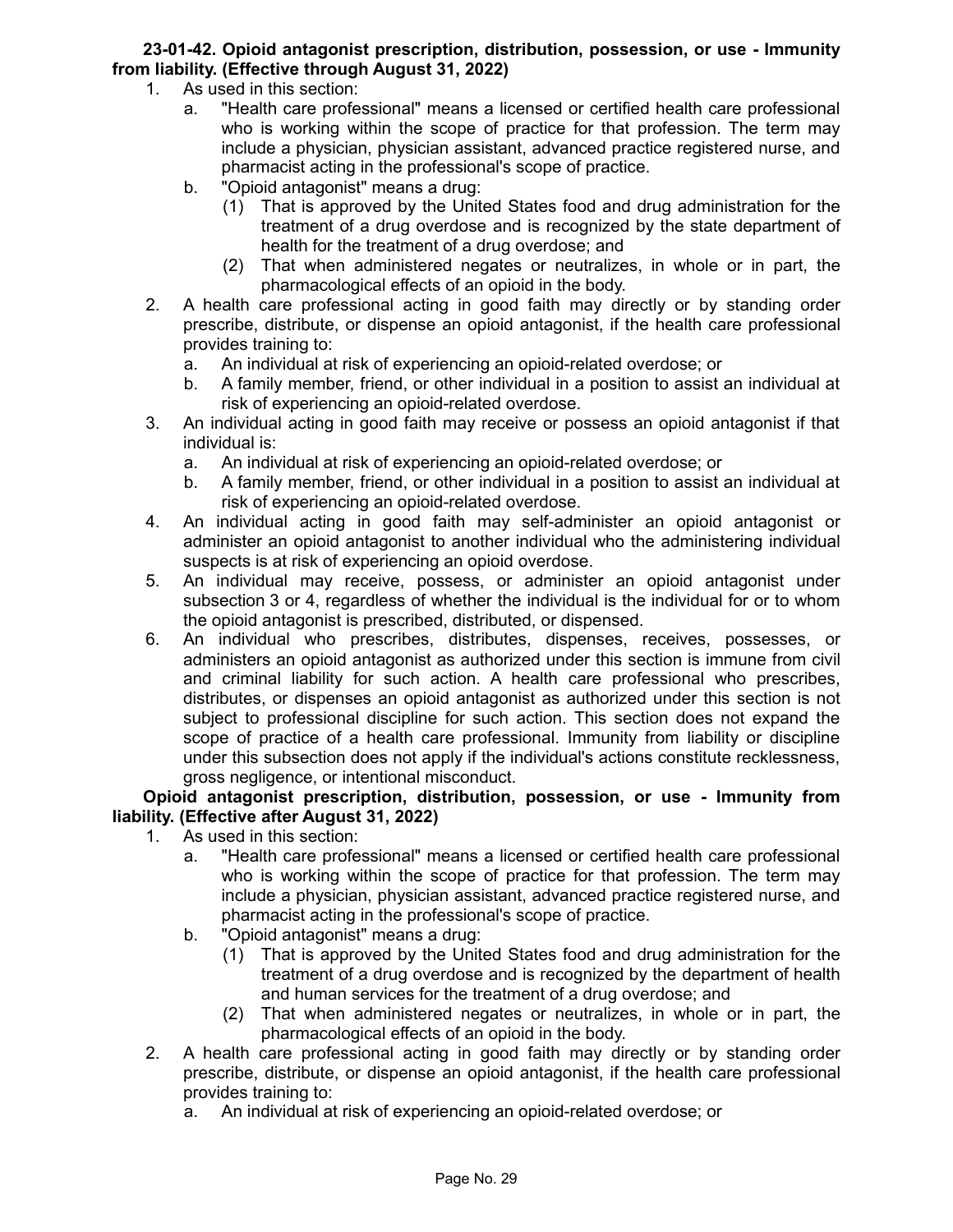- b. A family member, friend, or other individual in a position to assist an individual at risk of experiencing an opioid-related overdose.
- 3. An individual acting in good faith may receive or possess an opioid antagonist if that individual is:
	- a. An individual at risk of experiencing an opioid-related overdose; or
	- b. A family member, friend, or other individual in a position to assist an individual at risk of experiencing an opioid-related overdose.
- 4. An individual acting in good faith may self-administer an opioid antagonist or administer an opioid antagonist to another individual who the administering individual suspects is at risk of experiencing an opioid overdose.
- 5. An individual may receive, possess, or administer an opioid antagonist under subsection 3 or 4, regardless of whether the individual is the individual for or to whom the opioid antagonist is prescribed, distributed, or dispensed.
- 6. An individual who prescribes, distributes, dispenses, receives, possesses, or administers an opioid antagonist as authorized under this section is immune from civil and criminal liability for such action. A health care professional who prescribes, distributes, or dispenses an opioid antagonist as authorized under this section is not subject to professional discipline for such action. This section does not expand the scope of practice of a health care professional. Immunity from liability or discipline under this subsection does not apply if the individual's actions constitute recklessness, gross negligence, or intentional misconduct.

# **23-01-43. Mammogram results.**

Expired by S.L. 2015, ch. 186, §2.

**23-01-44. Syringe or needle exchange program - Authorization. (Effective through August 31, 2022)**

- 1. As used in this section:
	- a. "Program" means a syringe exchange program established and operated under this section.
	- b. "Qualified entity" means:
		- (1) A local health department;
		- (2) A city that operates a program within the boundaries of the city; or
		- (3) An organization that has been authorized to operate a program by the state department of health, the board of county commissioners, or the governing body for the operation of a program within the boundaries of the city.
	- c. "Supplies" include needles, syringes, sterile disposal preparation spoons, cotton, sterile filters, alcohol wipes, sterile water, saline, tourniquets, disposal containers, wound care, testing strips, naloxone, and other items recognized as supporting safe drug use.
- 2. The state department of health, in collaboration with the department of human services behavioral health division, shall design a syringe exchange program. The state department of health shall administer the program.
- 3. The state department of health may authorize a qualified entity to operate a program in a county if:
	- a. The area to be served is at risk of an increase or potential increase in prevalence of viral hepatitis or human immunodeficiency virus;
	- b. A syringe exchange program is medically appropriate as part of a comprehensive public health response; and
	- c. The qualified entity conducted a public hearing and submitted a report of the findings and an administration plan for the program to the state health officer.
- 4. A qualified entity operating a program under this chapter shall:
	- a. Register the program annually in the manner prescribed by the state department of health;
	- b. Have a pharmacist, physician, or advanced practice registered nurse who is licensed in the state to provide oversight for the program;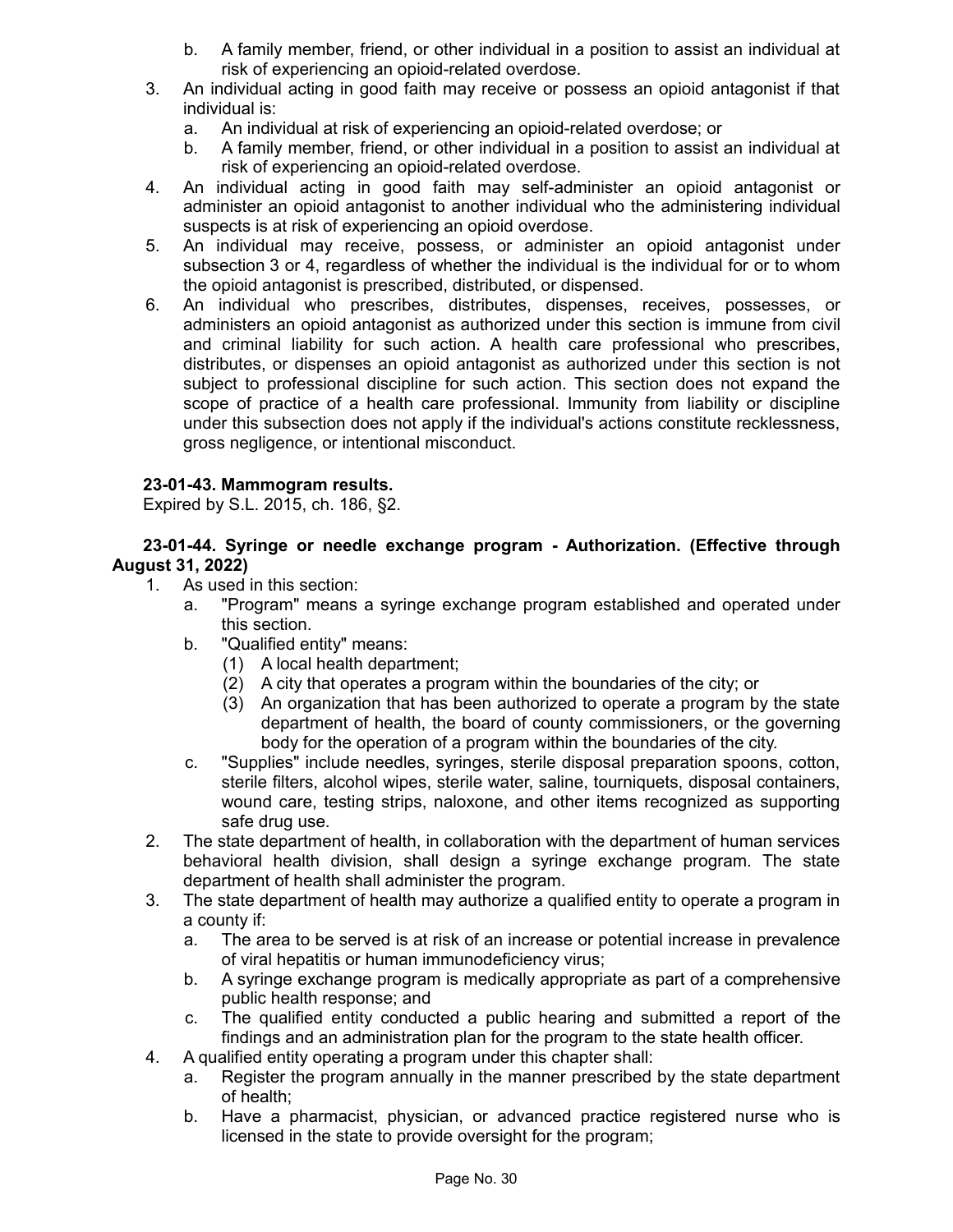- c. Store and dispose of all syringes, needles, and supplies collected in a safe and legal manner;
- d. Provide education and training on drug overdose response and treatment, including the administration of an overdose reversal medication;
- e. Provide education, referral, and linkage to human immunodeficiency virus, viral hepatitis, and sexually transmitted disease prevention, treatment, and care services;
- f. Provide addiction treatment information and referrals to drug treatment programs, including programs in the local area and programs that offer medication-assisted treatment that includes a federal food and drug administration approved long-acting, non-addictive medication for the treatment of opioid or alcohol use disorder;
- g. Provide syringe, needle, supply, and injection supply distribution and collection without collecting or recording personally identifiable information;
- h. Operate in a manner consistent with public health and safety; and
- i. Ensure the program is medically appropriate and part of a comprehensive public health response.
- 5. The state department of health may terminate a program for failure to comply with any of the provisions in this section.
- 6. A state agency may not provide general fund moneys to a program to purchase or otherwise acquire hypodermic syringes, needles, or injection supplies for a program under this section.
- 7. A law enforcement officer may not stop, search, or seize an individual based on the individual's participation in a program under this section. Syringes, needles, and supplies appropriately collected under this section are not considered drug paraphernalia as provided in chapter 19-03.4 or possession of a controlled substance under section 19-03.1-23.
- 8. Each program shall file a semiannual report with the state department of health containing the following information listed on a daily basis and by location, identified by the postal zip code, where the program distributed and collected syringes, needles, and supplies:
	- a. The number of individuals served;
	- b. The number of syringes, needles, and supplies collected;
	- c. The number of syringes and needles distributed; and
	- d. Any additional information requested by the state department of health.

# **Syringe or needle exchange program - Authorization. (Effective after August 31, 2022)**

- 1. As used in this section:
	- a. "Program" means a syringe exchange program established and operated under this section.
	- b. "Qualified entity" means:
		- (1) A local health department;
		- (2) A city that operates a program within the boundaries of the city; or
		- (3) An organization that has been authorized to operate a program by the department of health and human services, the board of county commissioners, or the governing body for the operation of a program within the boundaries of the city.
	- c. "Supplies" include needles, syringes, sterile disposal preparation spoons, cotton, sterile filters, alcohol wipes, sterile water, saline, tourniquets, disposal containers, wound care, testing strips, naloxone, and other items recognized as supporting safe drug use.
- 2. The department of health and human services shall design and administer a syringe exchange program.
- 3. The department of health and human services may authorize a qualified entity to operate a program in a county if:
	- a. The area to be served is at risk of an increase or potential increase in prevalence of viral hepatitis or human immunodeficiency virus;